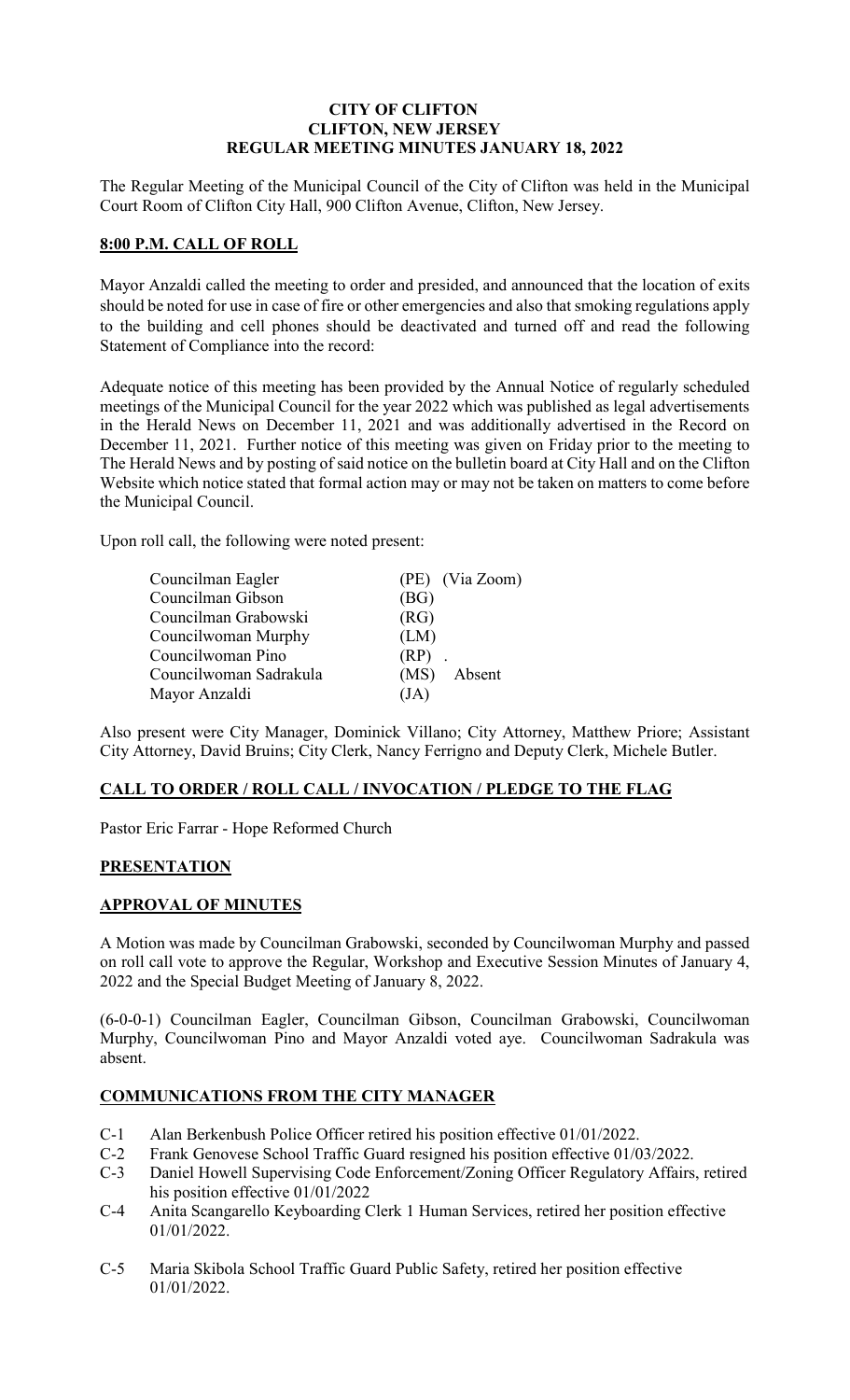- C-6 Minaben Tailor School Traffic Guard Public Safety, retired her position effective 01/01/2022.
- C-7 Deborah Tauber Animal Control Officer Human Services retired her position effective 01/01/2022.
- C-8 Justin Cabrera, Michael McNally, Nicholas Miller, Jessica Montanez and Favio Toyos, Public Safety Telecommunicator Trainee's Public Safety, hired effective 01/03/2022 at \$31,837.38 annually.
- C-9 Raymond Davidoski Senior Mechanic D.P.W.,retired his position effective 01/01/2022.

#### **COMMUNICATIONS MEETING MINUTES**

- C- 10 Minutes of Alcoholic Beverage Control Board of December 15, 2021
- C- 11 Minutes of Board of Adjustment of January 5, 2022
- C- 12 Minutes of Committee for Individuals with Disabilities

## **SECOND READING ORDINANCES**

#### **A. Adoption of Ordinance 7687-22**

#### **B. Public Hearing on Ordinance 7687-22**

Mayor Anzaldi opened the floor to the public with regard to the Ordinance 7687-22

With no one wishing to be heard, a Motion was made by Councilman Grabowski, seconded by Councilwoman Murphy and passed on roll call vote to close the public hearing.

The following entitled ordinance had been introduced and having passed on first reading, which first reading was by title and said entitled ordinance having been published according to the law and thereafter placed on the Agenda of the present meeting, said ordinance was brought up for public hearing at the opening of such hearing said ordinance was given a second reading which reading was by title and all persons interested having been given an opportunity to be heard concerning said ordinance and upon motion, adopted said hearing was closed and said ordinance was thereafter finally passed without amendments, upon motion regularly made by Councilman Grabowski, seconded by Councilwoman Murphy and carried by roll call vote.

#### **An Ordinance to Amend, Revise and Supplement Chapter 77 of the Code of the City of Clifton, Entitled "Police Department" (Amends Table of Organization in Police Department)**

(5-0-1-1) Councilman Eagler, Councilman Grabowski, Councilwoman Murphy, Councilwoman Pino and Mayor Anzaldi voted aye. Councilman Gibson abstained and Councilwoman Sadrakula was absent.

## **FIRST READING ORDINANCES**

#### **A. Introduction of Ordinance 7688-22**

The entitled ordinance was introduced and read by the City Clerk, as first reading, which reading was by title, passed upon motion made by Councilman Grabowski, seconded by Councilwoman Murphy and carried by roll call vote.

## **An Ordinance to Amend, Revise and Supplement Chapter 439 of the Code of the City of Clifton, entitled "Vehicles and Traffic", More Particularly Article II Thereof, entitled "Stopping, Standing and Parking," Section 439-12, Entitled "Parking Prohibited for Street Cleaning" (Revises Lincoln Place)**

It was regularly moved, seconded and carried that the ordinance now pending be further considered for final passage after public hearing at the regular meeting of the Municipal Council to be held Tuesday, February 1, 2022 at 8:00 p.m. and that the City Clerk be authorized to publish said ordinance together with statutory notice as required by law.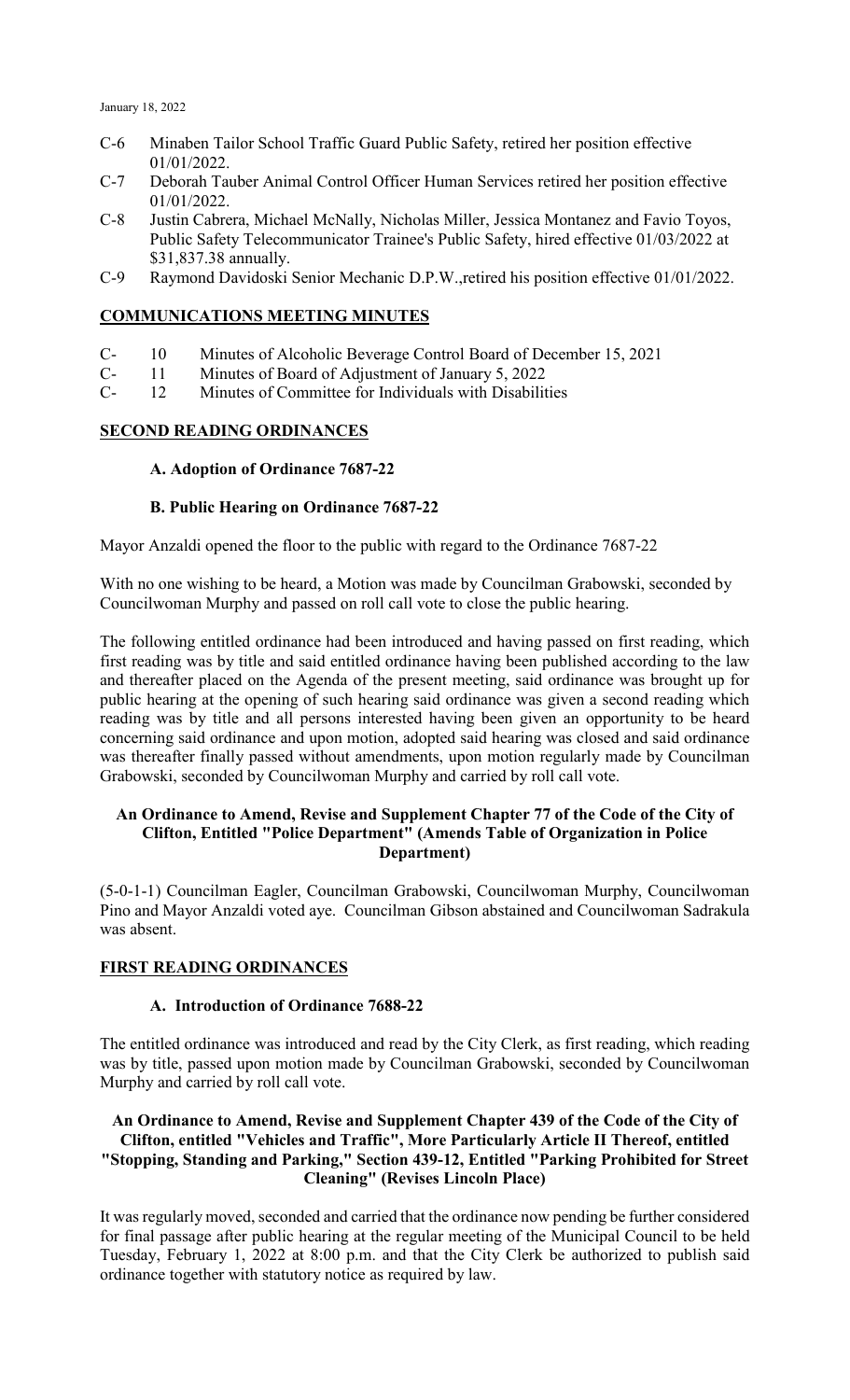(6-0-0-1) Councilman Eagler, Councilman Gibson, Councilman Grabowski, Councilwoman Murphy, Councilwoman Pino and Mayor Anzaldi voted aye. Councilwoman Sadrakula was absent.

## **B. Introduction of Ordinance 7689-22**

The entitled ordinance was introduced and read by the City Clerk, as first reading, which reading was by title, passed upon motion made by Councilwoman Murphy, seconded by Councilman Grabowski and carried by roll call vote.

#### **An Ordinance to Amend, Revise and Supplement Chapter 439 of the Code of the City of Clifton, entitled "Vehicles and Traffic", More Particularly Article II Thereof, entitled "Stopping, Standing and Parking," Section 439-12, Entitled "Parking Prohibited for Street Cleaning" (Adds Burgess Place)**

It was regularly moved, seconded and carried that the ordinance now pending be further considered for final passage after public hearing at the regular meeting of the Municipal Council to be held Tuesday, February 1, 2022 at 8:00 p.m. and that the City Clerk be authorized to publish said ordinance together with statutory notice as required by law.

(6-0-0-1) Councilman Eagler, Councilman Gibson, Councilman Grabowski, Councilwoman Murphy, Councilwoman Pino and Mayor Anzaldi voted aye. Councilwoman Sadrakula was absent.

## **C. Introduction of Ordinance 7690-22**

The entitled ordinance was introduced and read by the City Clerk, as first reading, which reading was by title, passed upon motion made by Councilman Grabowski, seconded by Councilwoman Murphy and carried by roll call vote.

## **An Ordinance to Amend, Revise and Supplement Chapter 99 of the Code of the City of Clifton, entitled "Salaries and Compensation", More Particularly Article VI Thereof, entitled "Confidential Officials and Employees", Section 99-34, Entitled "Minimum and Maximum Salaries Fixed" (Amends Salary of Fire Chief)**

It was regularly moved, seconded and carried that the ordinance now pending be further considered for final passage after public hearing at the regular meeting of the Municipal Council to be held Tuesday, February 1, 2022 at 8:00 p.m. and that the City Clerk be authorized to publish said ordinance together with statutory notice as required by law.

(6-0-0-1) Councilman Eagler, Councilman Gibson, Councilman Grabowski, Councilwoman Murphy, Councilwoman Pino and Mayor Anzaldi voted aye. Councilwoman Sadrakula was absent.

# **D. Introduction of Ordinance 7691-22**

The entitled ordinance was introduced and read by the City Clerk, as first reading, which reading was by title, passed upon motion made by Councilman Grabowski, seconded by Councilwoman Murphy and carried by roll call vote.

## **An Ordinance to Amend, Revise and Supplement Chapter 439 of the Code of the City of Clifton, entitled "Vehicles and Traffic", More Particularly Section 439-19 Thereof, entitled "Bus Stops" (Deletes Bus Stop Along Broad Street at Allwood Road, Near Side (2664); Adds Bus Stop Along Broad Street Between Allwood Road and Hemmer Terrace); and Adds Bus Stop Along Delawanna Avenue at Main Avenue)**

It was regularly moved, seconded and carried that the ordinance now pending be further considered for final passage after public hearing at the regular meeting of the Municipal Council to be held Tuesday, February 1, 2022 at 8:00 p.m. and that the City Clerk be authorized to publish said ordinance together with statutory notice as required by law.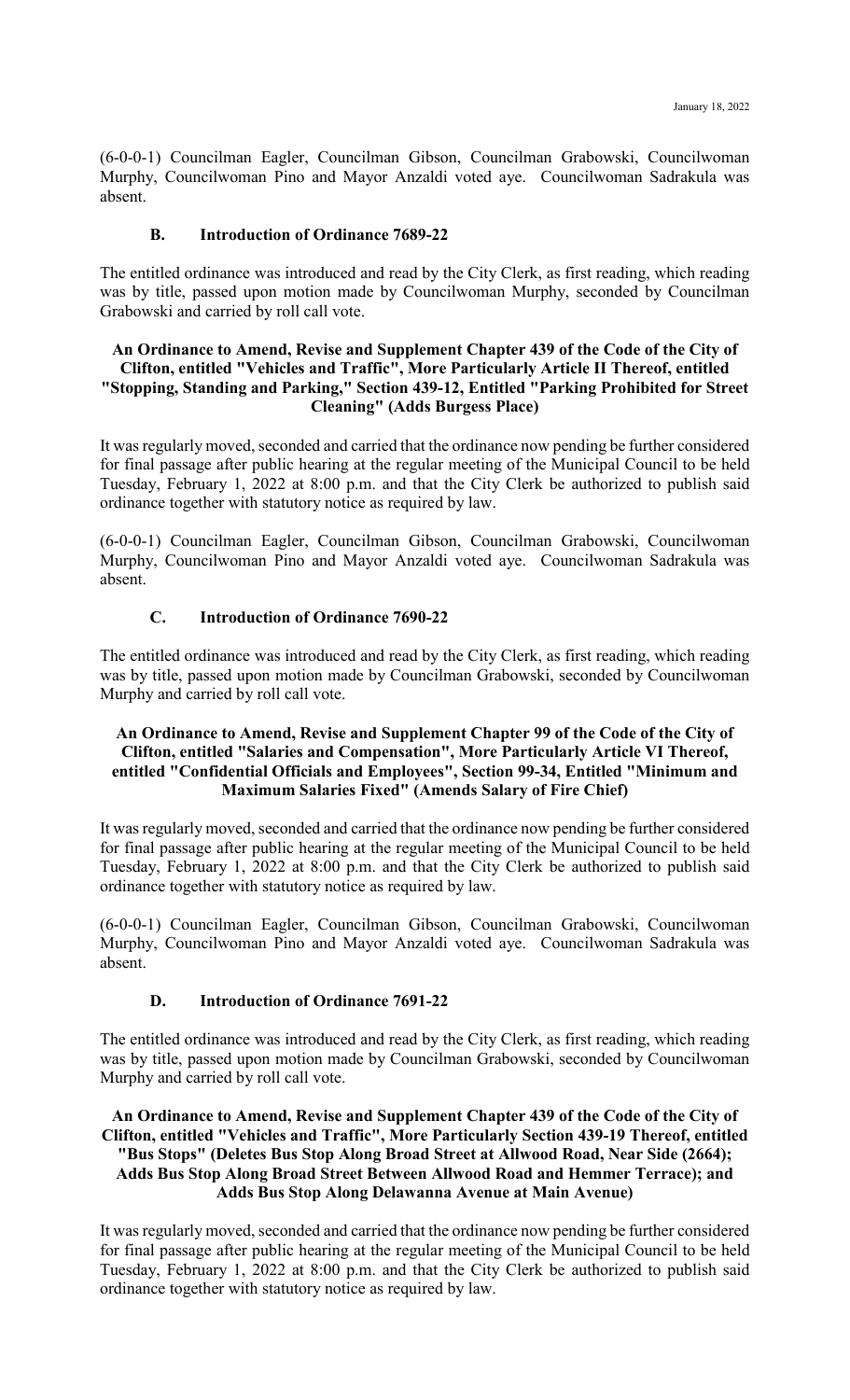(6-0-0-1) Councilman Eagler, Councilman Gibson, Councilman Grabowski, Councilwoman Murphy, Councilwoman Pino and Mayor Anzaldi voted aye. Councilwoman Sadrakula was absent.

## **CITY MANAGER PRIVILEGE**

City Manager, Dominick Villano, gave an update on City park and recreation improvement projects.

# **FLOOR TO MEMBERS OF THE PUBLIC**

With no one wishing to be heard, a motion was made by Councilman Grabowski, seconded by Councilwoman Murphy and passed on roll call vote to close the public session.

(6-0-0-1) Councilman Eagler, Councilman Gibson, Councilman Grabowski, Councilwoman Murphy, Councilwoman Pino and Mayor Anzaldi voted aye. Councilwoman Sadrakula was absent.

## **Councilman Gibson**

Councilman Gibson congratulated Alan Berkenbush on his retirement from the Police Department. He stated he would continue to work on the new Recycling Program to assure it runs as smooth as possible. He announced that he would sit down with Councilwoman Murphy to aid in resolving the homeless issue.

#### **Councilman Grabowski**

Councilman Grabowski asked about the status of the revisions of certain Zoning Ordinances. City Attorney, Matthew Priore stated that difficulty was had setting up a meeting due to the holidays and preplanned vacations. Mr. Priore stated that a meeting will be set up in the near future.

#### **Councilwoman Murphy**

Councilwoman Murphy spoke about the urgent need to find shelter for the homeless population due to the extreme cold the area has been experiencing.

## **Councilwoman Pino**

Councilwoman Pino congratulated Clifton resident, Rachel Zegler, for winning the Golden Globe award for her portrayal of Maria in Stephen Speilberg's film adaptation of West Side Story. She spoke about protective mask protocols during the Covid-19 pandemic.

## **Councilwoman Sadrakula**

Councilwoman Sadrakula was absent.

## **Councilman Eagler**

Councilman Eagler asked City Manager, Dominick Villano for an update on the proposed meeting with the residents in the Edwards Road area. Mr. Villano responded that once the study that was approved by Council is complete, then a meeting will be set up with the entire Council and the residents to discuss the findings. The time frame to be most likely in February or March of this year. Councilman Eagler announced a change of income requirements to quality for home heating assistance and urged residents to investigate and apply for assistance even if they did not previously qualify.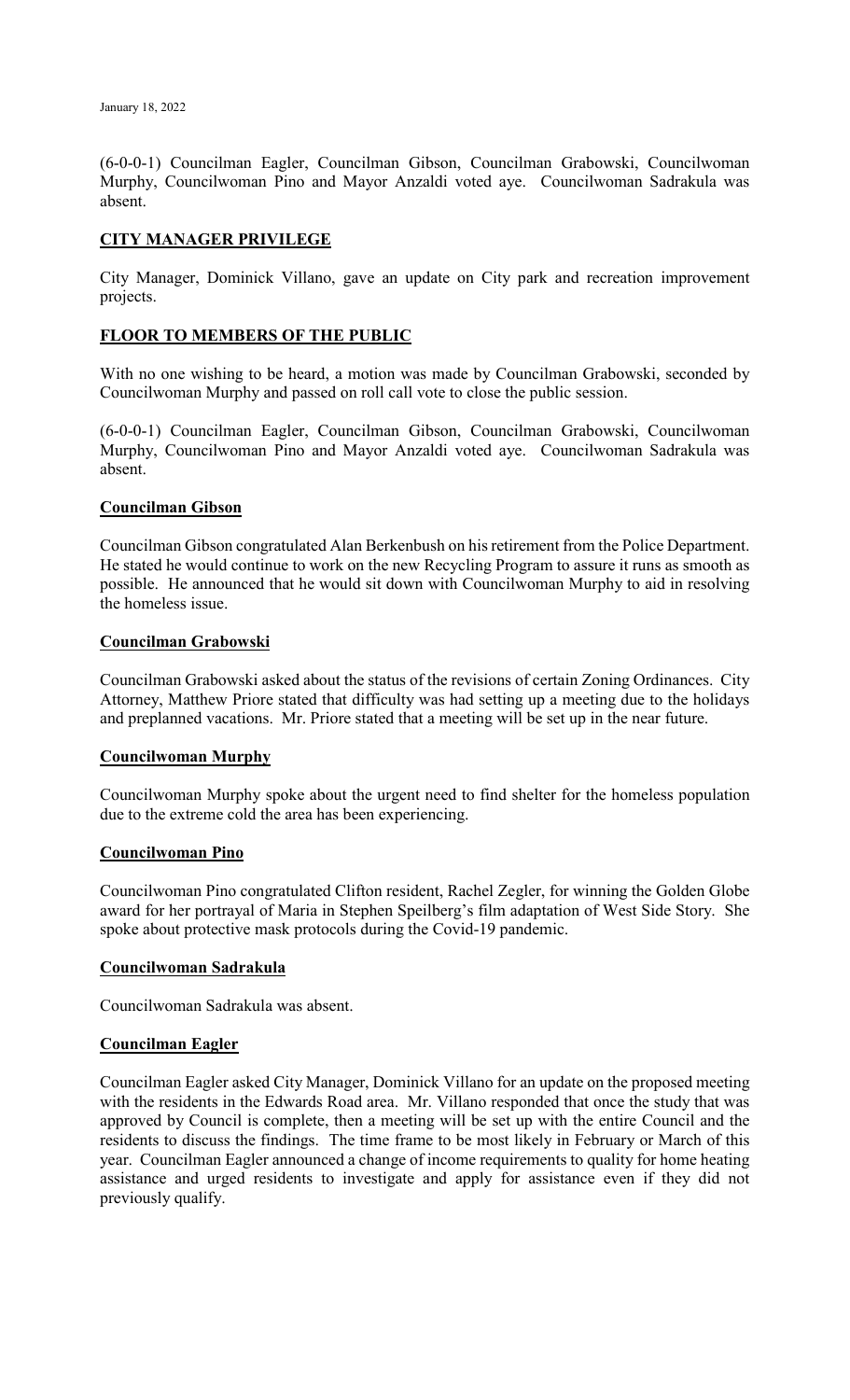#### **Mayor Anzaldi**

Mayor Anzaldi asked Administration to distribute information to residents regarding the home heating assistance program. He urged all residents to wear a mask and get a vaccine to stop the spread of Covid-19.

#### **RESOLUTIONS**

A Motion was made by Councilman Grabowski, seconded by Councilwoman Murphy and passed on roll call vote to move the group.

(6-0-0-1) Councilman Eagler, Councilman Gibson, Councilman Grabowski, Councilwoman Murphy, Councilwoman Pino and Mayor Anzaldi voted aye. Councilwoman Sadrakula was absent.

R031-22 Claims List - January 18, 2022

Resolution: Approve Claims List Resolution for the January 18, 2022 City Council Meeting

#### **RESOLUTION TO APPROVE CLAIMS TO BE PAID MEETING OF January 18, 2022**

Resolved that all claims on the attached sheets are approved as reasonable and proper claims against the City of Clifton.

| <b>Current Fund</b>               | \$                        | 388,521.31 |
|-----------------------------------|---------------------------|------------|
| <b>Grant Fund</b>                 | \$                        | 259,474.40 |
| General Capital Fund              | \$                        | 627,024.00 |
| Sewer Utility -Operating          | \$                        | 65,916.83  |
| Sewer Utility-Capital             | \$                        | 621,748.71 |
| <b>Developers Escrow</b>          | \$                        | 1,237.50   |
| Dog Trust                         | \$                        |            |
| Police Extra Duty                 | \$                        |            |
| <b>Trust Other</b>                | \$                        | 171,819.27 |
| Section 8 Public Housing          | \$                        | 230,339.81 |
| <b>Community Development</b>      | \$                        | 20,547.82  |
| Payroll Agency                    | \$                        |            |
| <b>COAH</b>                       | \$                        | 600.00     |
| Self Insurance                    | \$                        | 844,881.09 |
| Self Insurance 11                 | \$                        | 715.00     |
| <b>Fire Dedicated Penalties</b>   |                           |            |
| Revolving Loan Fund               | $\frac{1}{3}$             |            |
| Tax Title Lien Redemption         | \$                        |            |
| Unemployment Trust Fund           | \$                        |            |
| Library                           | \$                        | 232.41     |
| <b>General Liability Trust</b>    | \$                        | 23,536.14  |
| <b>Workers Compensation Trust</b> | $\boldsymbol{\mathsf{S}}$ | 79,465.39  |
| Federal DOJ Forfeiture            |                           |            |
|                                   |                           |            |

**TOTAL CLAIMS \$ 3,336,059.68**

**------------------------**

R032-22 Resolution - 2021 Budget Appropriation Transfer Resolution - Current Fund

#### **RESOLUTION FOR BUDGET TRANSFERS 2021 APPROPRIATION RESERVES CURRENT FUND**

**WHEREAS,** transfers between appropriation reserves are permitted by N.J.S.A. 40A:4-59 during the first three (3) months of the next succeeding fiscal year; and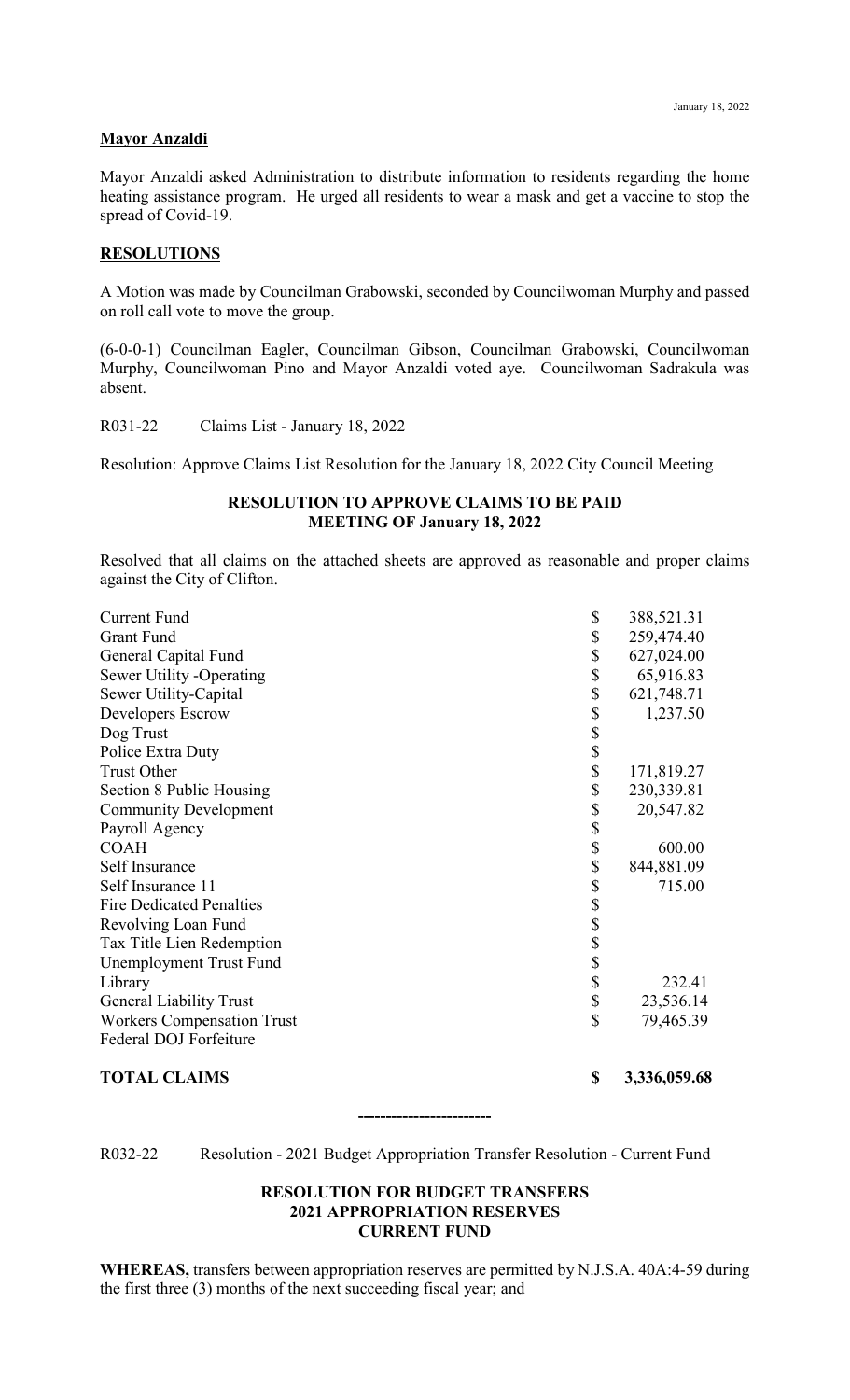January 18, 2022

**WHEREAS,** certain 2021 appropriation reserves are expected to be insufficient to meet expenditure requirements for 2021 liabilities, and certain 2021 appropriation reserves have funds available to offset these expenditure requirements;

**NOW, THEREFORE, BE IT RESOLVED,** by the Mayor and City Council of the City of Clifton (not less than two-thirds of the full membership thereof affirmatively concurring (5)) that the transfers listed below, between 2021 appropriation reserves, be made.

| Department                                    | <b>Account Number</b>                    | Amount - Out Amount - In |             |
|-----------------------------------------------|------------------------------------------|--------------------------|-------------|
| Electricity and Gas<br><b>Street Lighting</b> | $01-203-31-430-261$<br>01-203-31-435-275 | \$30,000.00              | \$30,000.00 |

\$ 30,000.00 \$ 30,000.00

R033-22 Resolution - 2022 Temporary Budget Increase for Debt Service - Sewer Utility

-------------------------

# **2022 TEMPORARY BUDGET CLIFTON SEWER UTILITY**

**WHEREAS,** N.J.S.A. 40A:4-19 authorizes temporary appropriations to provide for the period between the beginning of the budget year and the adoption of the budget, where contracts, commitments or payments are to be made prior to the adoption of the budget for any fiscal year; and,

**WHEREAS,** contracts, commitments or payments are to be made by the City of Clifton Sewer Utility for the purpose and amounts requested in the manner and time therein provided; and,

**WHEREAS,** the adoption of this resolution is prior to the  $30<sup>th</sup>$  day of January 2022; and,

**WHEREAS,** 26.25% of the total appropriations in the 2021 Sewer Utility Budget, exclusive of any appropriations made for debt service and capital improvement fund, is in the sum of \$2,425,473.75,

**NOW, THEREFORE, BE IT RESOLVED,** that the Temporary Appropriations Amendments are hereby authorized to provide for contracts, commitments, and payments prior to the adoption of the 2022 Sewer Utility Budget as follows:

| <b>Sewer Department</b>                  | Department Code   | Amount       |
|------------------------------------------|-------------------|--------------|
| <b>Total Temporary Budget Amendment:</b> | \$ 0.00           |              |
| <b>Debt Service Payments:</b>            |                   |              |
| <b>Bond Principal</b>                    | 07-201-45-920-342 | \$270,000.00 |
| <b>Bond Interest</b>                     | 07-201-45-930-344 | \$190,000.00 |
| Total Debt Service for Sewer Utility:    | \$460,000.00      |              |
| Total Temporary Budget and Debt Service: | \$460,000.00      |              |
|                                          |                   |              |

R034-22 Resolution - 2022 Temporary Budget Increase for the Municipal Budget - Debt Service and Grants

-------------------------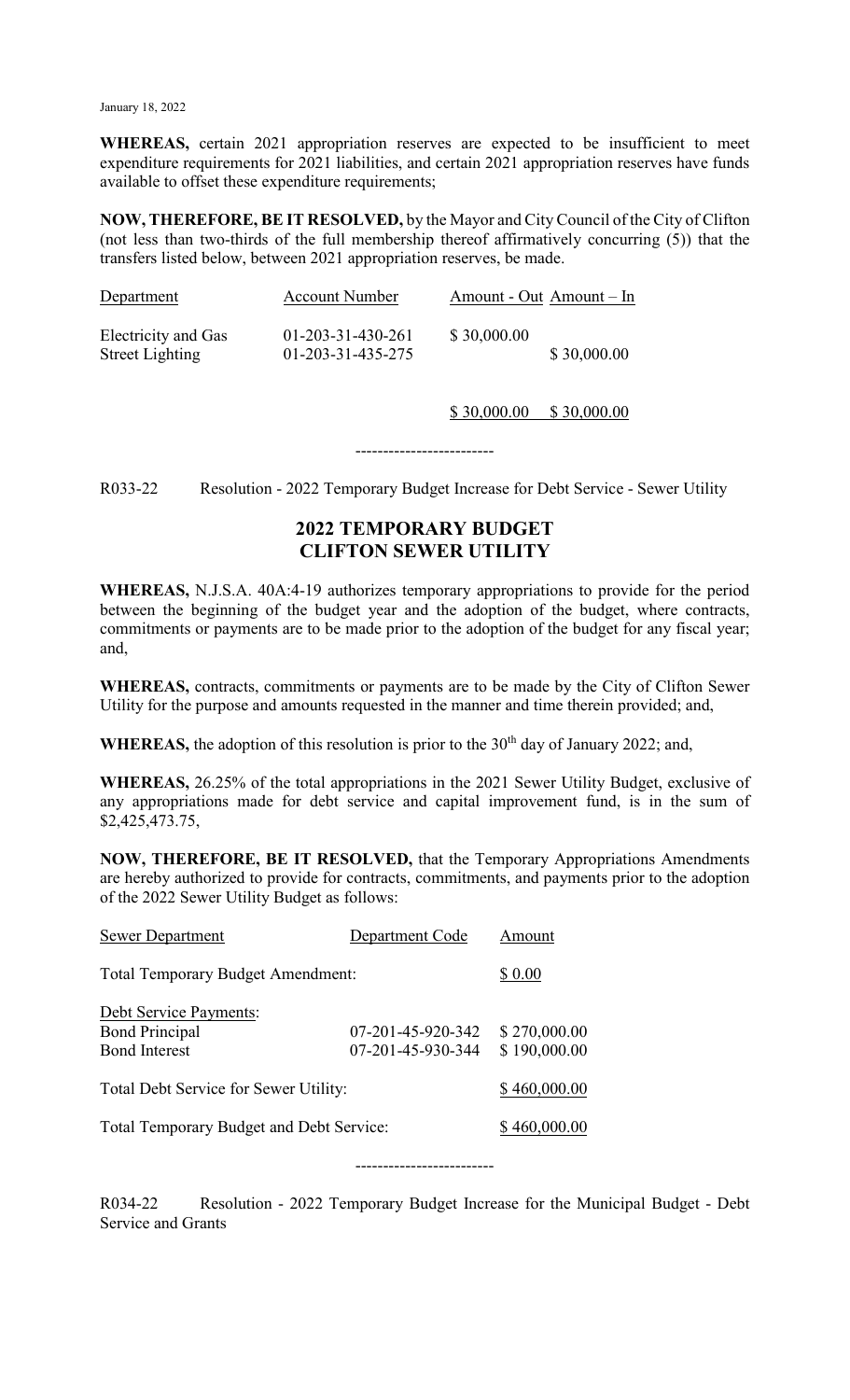## **2022 TEMPORARY BUDGET**

**WHEREAS,** N.J.S.A. 40A:4-19 authorizes temporary appropriations to provide for the period between the beginning of the budget year and the adoption of the budget, where contracts, commitments or payments are to be made prior to the adoption of the budget for any fiscal year; and,

**WHEREAS,** contracts, commitments or payments are to be made by the City of Clifton for the purpose and amounts requested in the manner and time therein provided; and,

**WHEREAS,** the adoption of this resolution is prior to the  $30<sup>th</sup>$  day of January 2022; and,

**WHEREAS,** 26.25% of the total appropriations in the 2021 Municipal Budget, exclusive of any appropriations made for debt service, capital improvement fund, and public assistance is in the sum of \$31,933,473.34,

**NOW, THEREFORE, BE IT RESOLVED,** that the Temporary Appropriations Amendments are hereby authorized to provide for contracts, commitments, and payments prior to the adoption of the 2022 Municipal Budget as follows:

| Department                               | Department Code     | Amount          |
|------------------------------------------|---------------------|-----------------|
| Office of Aging Title IIIB               | $01-201-41-711-101$ | \$32,000.00     |
| Office of Aging Title IIIB - Match       | $01-201-41-711-102$ | \$79,615.00     |
| 2021 State Body Armor Grant              | 01-201-41-716-323   | 6,564.29<br>S   |
| <b>FY2022 Sustained Enforcement</b>      | 01-201-41-726-109   | 80,000.00<br>S. |
| Partners For Health Grant                | 01-201-41-744-323   | 10,000.00<br>S  |
| <b>FY2022 Local Recreation Grant</b>     | 01-201-41-745-323   | 80,000.00<br>S. |
| <b>Total Temporary Budget Amendment:</b> | \$288,179.29        |                 |
| Debt Service Payments:                   |                     |                 |
| <b>Bond Principal</b>                    | 01-201-45-920-342   | \$2,100,000.00  |
| <b>Bond Interest</b>                     | 01-201-45-930-344   | 835,000.00<br>S |
| Total Debt Service for the City:         |                     | \$2,935,000.00  |
| Total Temporary Budget and Debt Service: | \$3,223,179.29      |                 |

-------------------------

R035-22 Resolution Releasing Guarantees for Site Improvements: Costco Wholesale Corp., 20 Bridewell Place & 168 Main Avenue, Block 72.06, Lots 38 and 42

#### **RESOLUTION RELEASING GUARANTEES FOR SITE IMPROVEMENTS: COSTCO WHOLESALE CORP., 20 BRIDEWELL PLACE & 168 MAIN AVENUE BLOCK 72.06, LOTS 38 AND 42**

**WHEREAS**, Gray Construction, Inc. (the Developer) originally posted with the City of Clifton Performance Bond No. 106713730 in the amount of \$36,158.40 and a cash portion in the amount of \$4,017.60 for site improvements for the facility located at 20 Bridewell Place and 168 Main Avenue, designated as Block 72.06, Lots 38 and 42; and

**WHEREAS,** the City of Clifton Engineering Department has inspected the site improvements and finds that the Developer has satisfactorily completed all the work in accordance with the approved plan, and is acceptable; and

**WHEREAS,** the duration of time since the date of completion has since elapsed the two-year maintenance period and therefore, the Maintenance Bond is waived; and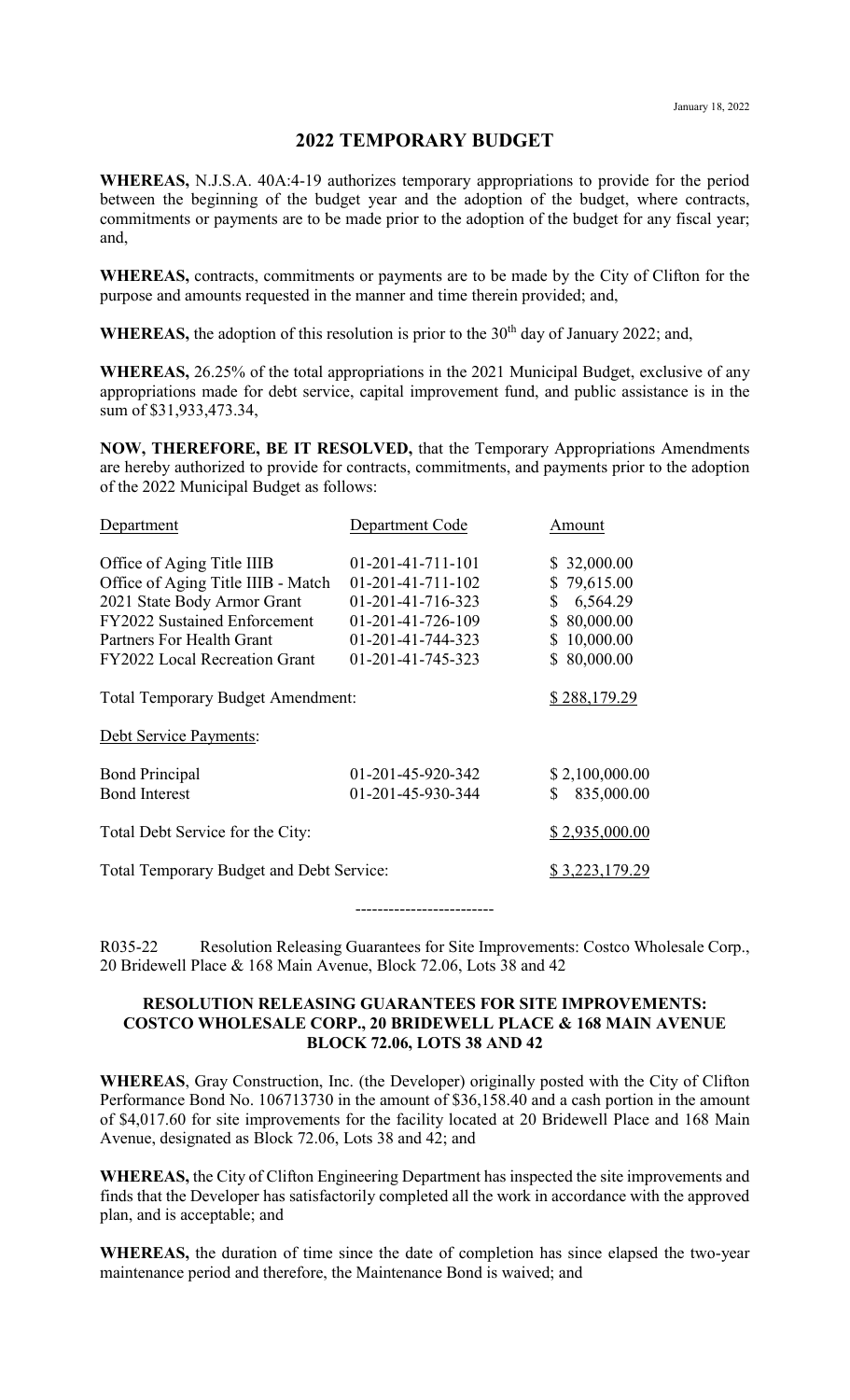**NOW, THEREFORE, BE IT RESOLVED,** that the site improvements at 20 Bridewell Place and 168 Main Avenue, Clifton, New Jersey, Block 72.06, Lots 38 and 42 are accepted, the City Engineer is hereby directed to return the Performance Bonds and all escrow funds to Gray Construction, Inc.

-------------------------

R036-22 Resolution Awarding Professional Engineering Services Contract to Environmental Resolutions, Inc. for Licensed Site Remediation Services at the DPW, Firehouse #3, Firehouse #6, City Hall and the Former Safas Site at 4 Ackerman Ave. - 1/1/22 Thru 12/31/22

#### **RESOLUTION AWARDING PROFESSIONAL ENGINEERING SERVICES CONTRACT TO ENVIRONMENTAL RESOLUTIONS, INC. FOR LICENSED SITE REMEDIATION SERVICES AT THE DPW, FIREHOUSE #3, FIREHOUSE #6, CITY HALL AND THE FORMER SAFAS SITE AT 4 ACKERMAN AVE - 1/1/22 THRU 12/31/22**

**WHEREAS**, in accordance with a mandate by the New Jersey Department of Environmental Protection (NJDEP), the City of Clifton, by previous resolutions, appointed Rohan Tadas, presently of Environmental Resolutions, Inc., as its Licensed Site Remediation Professional (LSRP) for five sites in the City requiring remediation: the DPW, Firehouse #3, Firehouse #6, City Hall, and the former Safas site at 4 Ackerman Avenue; and

**WHEREAS**, remediation work has been ongoing on the five sites for years and must be continued and Environmental Resolutions, Inc. has submitted proposals to provide said services for the period January 1, 2022 thru December 31, 2022; and

**WHEREAS**, the City Engineer recommends that a contract for said services be awarded to Environmental Resolutions, Inc., in accordance with its submitted proposals, in the total amount not to exceed \$121,950.00, allocated to each site as follows:

| Former Safas Site | \$9,500.00  |
|-------------------|-------------|
| <b>DPW</b>        | \$35,400.00 |
| Firehouse #6      | \$51,250.00 |
| Firehouse #3      | \$19,500.00 |
| City Hall         | \$6,300.00  |

**WHEREAS**, the Municipal Council wishes to award a contract for the remediation services to Environmental Resolutions, Inc. of Mount Laurel, NJ, for the period January 1, 2022 thru December 31, 2022 in accordance with its proposals, at a total cost not to exceed \$121,950.00; and

**WHEREAS**, the subject matter is professional services and may be awarded without public advertising for bids and bidding therefor under *N.J.S.A.* 40A:11-5 *et seq.*; and

**WHEREAS**, this award is of a non-fair and open contract in accordance with *N.J.S.A*. 19:44A-20.5, and, therefore, the Business Entity Disclosure Certification has been received from the contractor and is incorporated into the contract awarded hereby, along with the Determination of Value; and

**WHEREAS**, the value of the contract for 2022 is determined to be not to exceed \$121,950.00, and the duration of the contract is 1/1/22 - 12/31/22;

**NOW, THEREFORE, BE IT RESOLVED**, that a professional engineering services contract be awarded to Environmental Resolutions, Inc. of Mount Laurel, NJ, for professional remediation services for the DPW Site, Firehouse #3, Firehouse #6, City Hall and the former Safas Site at 4 Ackerman Avenue, for the year 2022, at a price not to exceed \$121,950.00; and

**BE IT FURTHER RESOLVED**, that the Mayor and City Clerk are hereby authorized and directed to execute a contract on behalf of the City of Clifton, and that the original of this resolution and the contract above referred to be placed on file and made available for inspection at the Office of the City Clerk of the City of Clifton; and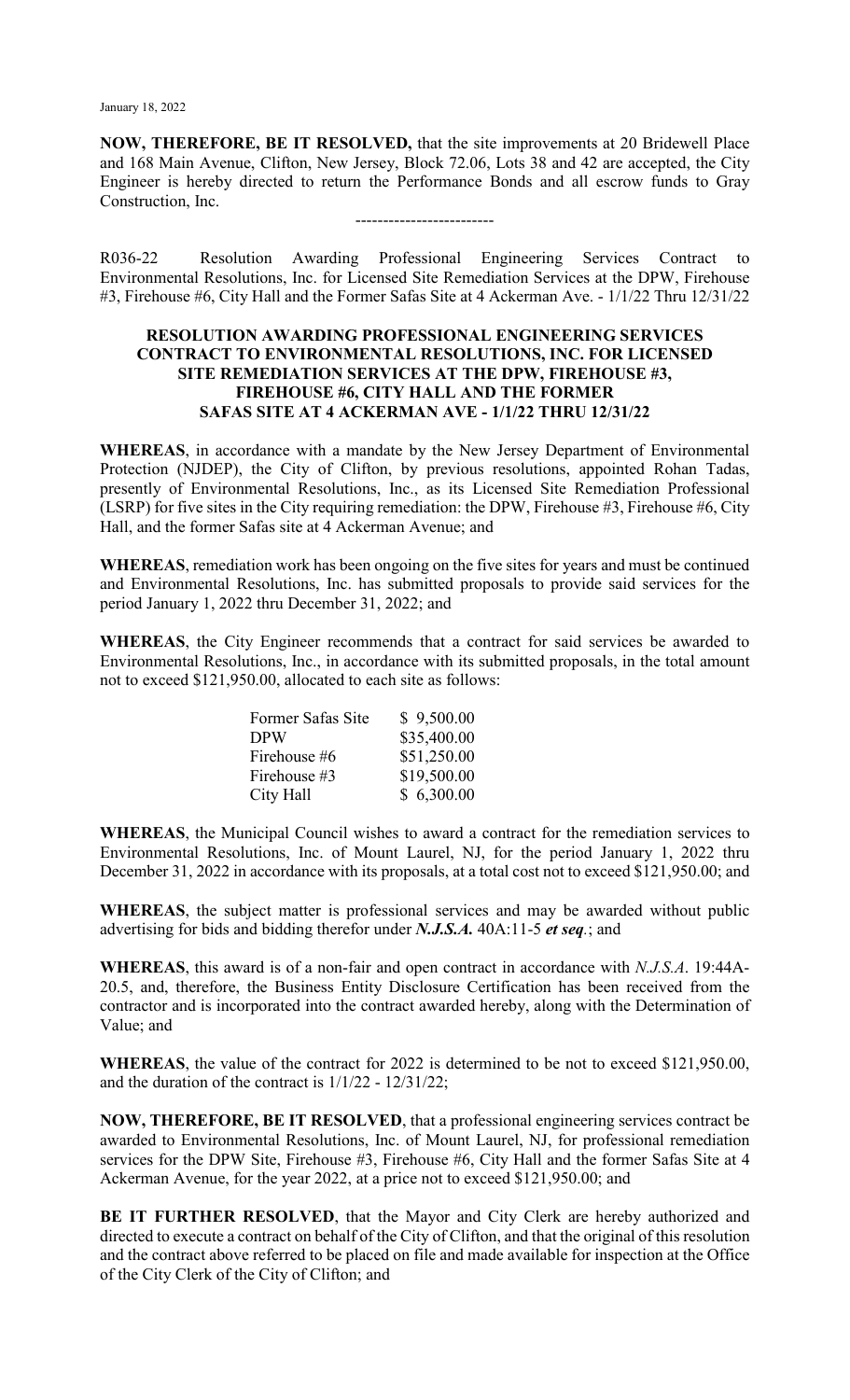**BE IT FURTHER RESOLVED**, that the following short notice be printed once in a legal newspaper of the City of Clifton.

-------------------------

R037-22 Resolution Awarding Professional Engineering Services Contract to Neglia Engineering for Additional Design and Other Engineering Services in Connection with Urma Avenue Improvements Phase III

#### **RESOLUTION AWARDING PROFESSIONAL ENGINEERING SERVICES CONTRACT TO NEGLIA ENGINEERING FOR ADDITIONAL DESIGN AND OTHER ENGINEERING SERVICES IN CONNECTION WITH URMA AVENUE IMPROVEMENTS PHASE III**

**WHEREAS**, the City of Clifton previously awarded professional engineering services for the design in connection with Phase III Improvements for Urma Avenue; and

**WHEREAS**, the City of Clifton now requires professional engineering services including additional design services in connection with Phase III improvements for Urma Avenue in the City of Clifton; and

**WHEREAS**, the City Engineer recommends that an increase and extension of their existing contract be awarded to Neglia Engineering Associates in accordance with its submitted proposal, dated January 5, 2022, in the amount of not to exceed \$166,900.00; and

**WHEREAS**, after reviewing the proposal and the recommendation of the City Engineer, the Municipal Council wishes to award a contract to Neglia Engineering Associates for the provision of said services, in the amount of not to exceed \$166,900.00; and

**WHEREAS**, the subject matter is professional services and may be awarded without public advertising for bids and bidding therefor under *N.J.S.A.* 40A:11-5 *et seq.*; and

**WHEREAS**, this award is of a non-fair and open contract in accordance with *N.J.S.A*. 19:44A-20.5, and, therefore, the Business Entity Disclosure Certification has been received from the engineer and is incorporated into the contract awarded hereby, along with the Determination of Value; and

**WHEREAS**, the value of the contract is determined to not to exceed \$166,900.00, and the duration of the contract is until completion;

**NOW, THEREFORE, BE IT RESOLVED**, that a professional engineering services contract engineering services including supplemental design services in connection with Phase III improvements for Urma Avenue is hereby awarded to **NEGLIA ENGINEERING ASSOCIATES**, in accordance with its proposal dated January 5, 2022, in the amount of not to exceed \$166,900.00, without the adoption of a supplemental resolution authorizing additional funding; and

**BE IT FURTHER RESOLVED**, that the Mayor and City Clerk are hereby authorized and directed to execute a contract on behalf of the City of Clifton, and that the original of this resolution and the contract above referred to be placed on file and made available for inspection at the Office of the City Clerk of the City of Clifton; and

**BE IT FURTHER RESOLVED**, that the following short notice be printed once in a legal newspaper of the City of Clifton.

------------------------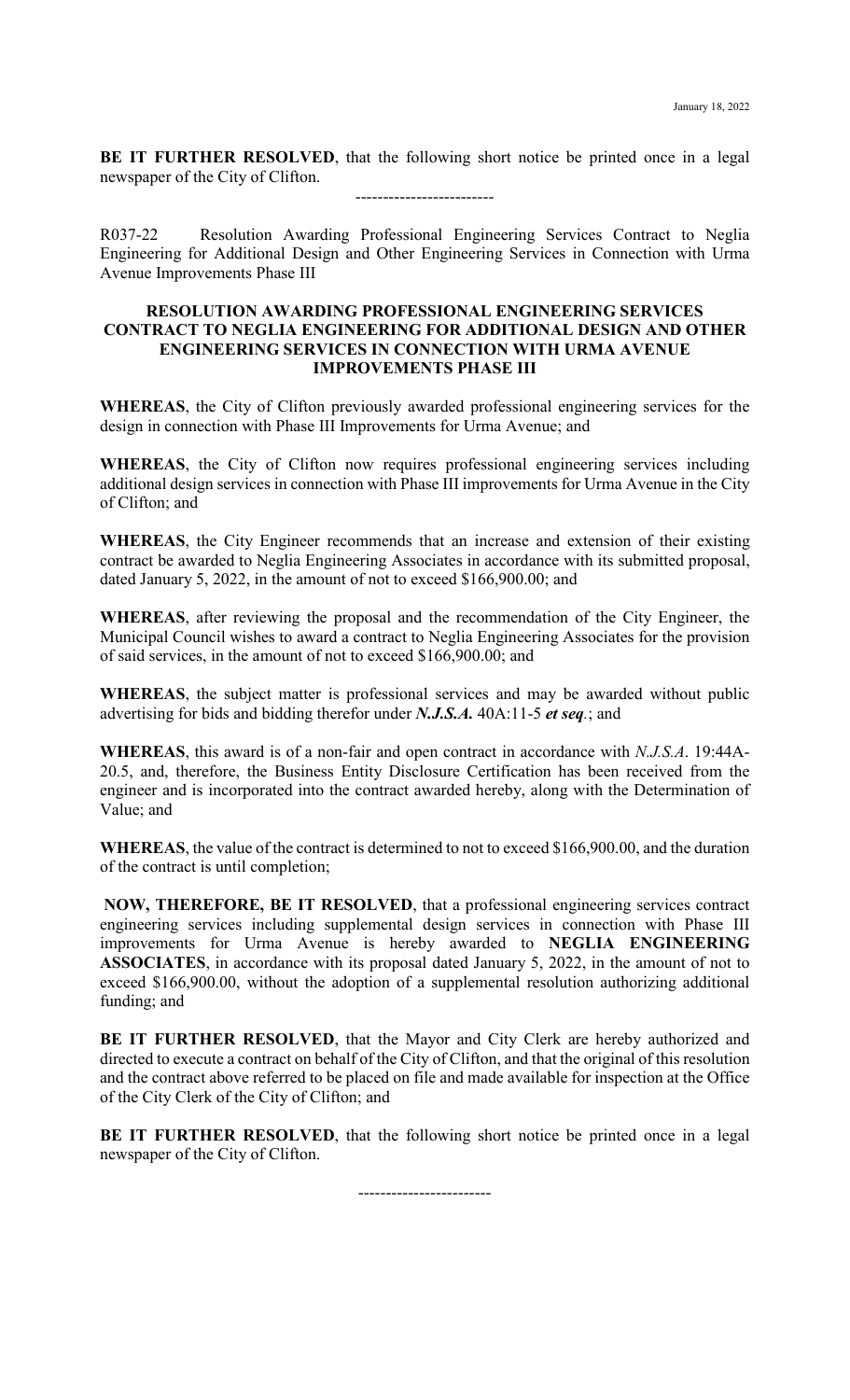R038-22 Resolution Amending R565-21 for Authorizing Purchase of Regular Ultra Low Sulphur Diesel off the Somerset County Cooperative Pricing System #CC-0036-21 Pursuant to N.J.S.A. 40A:11-1 et seq.

## **AMENDING RESOLUTION R565-21 FOR AUTHORIZING PURCHASE OF REGULAR ULTRA LOW SULPHUR DIESEL OFF THE SOMERSET COUNTY COOPERATIVE PRICING SYSTEM #CC-0036-21 PURSUANT TO N.J.S.A. 40A:11-1** *et seq***.**

**WHEREAS,** the City of Clifton has a need to purchase Ultra Low Sulphur Diesel for its vehicles; and

**WHEREAS,** the City is an active member of the Somerset County Cooperative Pricing System; and,

**WHEREAS,** Pursuant to resolution R565-21 of December 7, 2021, the City was permitted to procure Red-Dyed #2 Ultra Low Sulfur Diesel, and Red-Dyed Winter Blend Diesel from National Fuel Oil Inc., located at 175 Orange Street, Newark, NJ 07103, via Somerset County Cooperative Pricing System Contract (#CC-0036-21), which the vendor was awarded; and

**WHEREAS,** due to a scrivener's error, the mark-up was inadvertently stated in R565-21 as \$0.0649, while the actual mark-up for Passaic County-based cooperative members was in fact \$0.0849 and \$0.0849 for Red-Dyed #2 Ultra Low Sulfur Diesel, and Red-Dyed Winter Blend Diesel, respectively; and

**WHEREAS,** the City therefore is required to amend the resolution to record the appropriate markup rate, whereby the Department of Public Works may continue in compliance with use of the above Somerset County cooperative contract, all other terms and conditions remaining the same; and

**WHEREAS,** pursuant to said Local Public Contracts Law, N.J.S.A. 40A:11-1 et seq., the Municipal Council wishes to amend Resolution R565-21, to memorialize the actual mark-up rates off of the Somerset County Cooperative Pricing System Contract (#CC-0036-21), and authorizes the aforesaid mentioned purchases and delegate the power to make the same to the following named official: **James J. Jorgensen, Purchasing Agent** upon the terms and conditions hereafter stated; and

**NOW, THEREFORE, BE IF RESOLVED,** that the Mayor and Municipal Council do hereby approve and authorize the amendment of the aforementioned purchase above from National Fuel Oil Inc., 175 Orange Street, Newark, NJ 07103, as-needed off the Somerset County Cooperative Pricing System Contract (#CC-0036-21), for a total as-needed not to exceed amount of \$350,000 for the term January 1, 2022 through December 31, 2022.

R039-22 Resolution Awarding Contract to Carfax, Inc. for Providing Online Police Investigative Tools and Online Access to Police Accident Reports

-------------------------

#### **RESOLUTION AWARDING CONTRACT TO CARFAX, INC. FOR PROVIDING ONLINE POLICE INVESTIGATIVE TOOLS AND ONLINE ACCESS TO POLICE ACCIDENT REPORTS**

**WHEREAS,** pursuant to resolution R500-21 adopted November 3, 2021, whereby the City Council to ensure compliance with the Local Public Contracts Law N.J.S.A. 40A:11-4.1 et seq., authorized the City of Clifton to solicit proposals, through the competitive contract process from appropriate vendors to provide Online Police Investigative Tools and Online Access to Police Accident Reports for the City of Clifton; and

**WHEREAS**, the Law Department has opined as to the legality of the above purpose as a concession under N.J.A.C. 5:34-9 and that the competitive contracting process is authorized to be used for concessions pursuant to the provisions of N.J.S.A. 40A:11-4.1; and,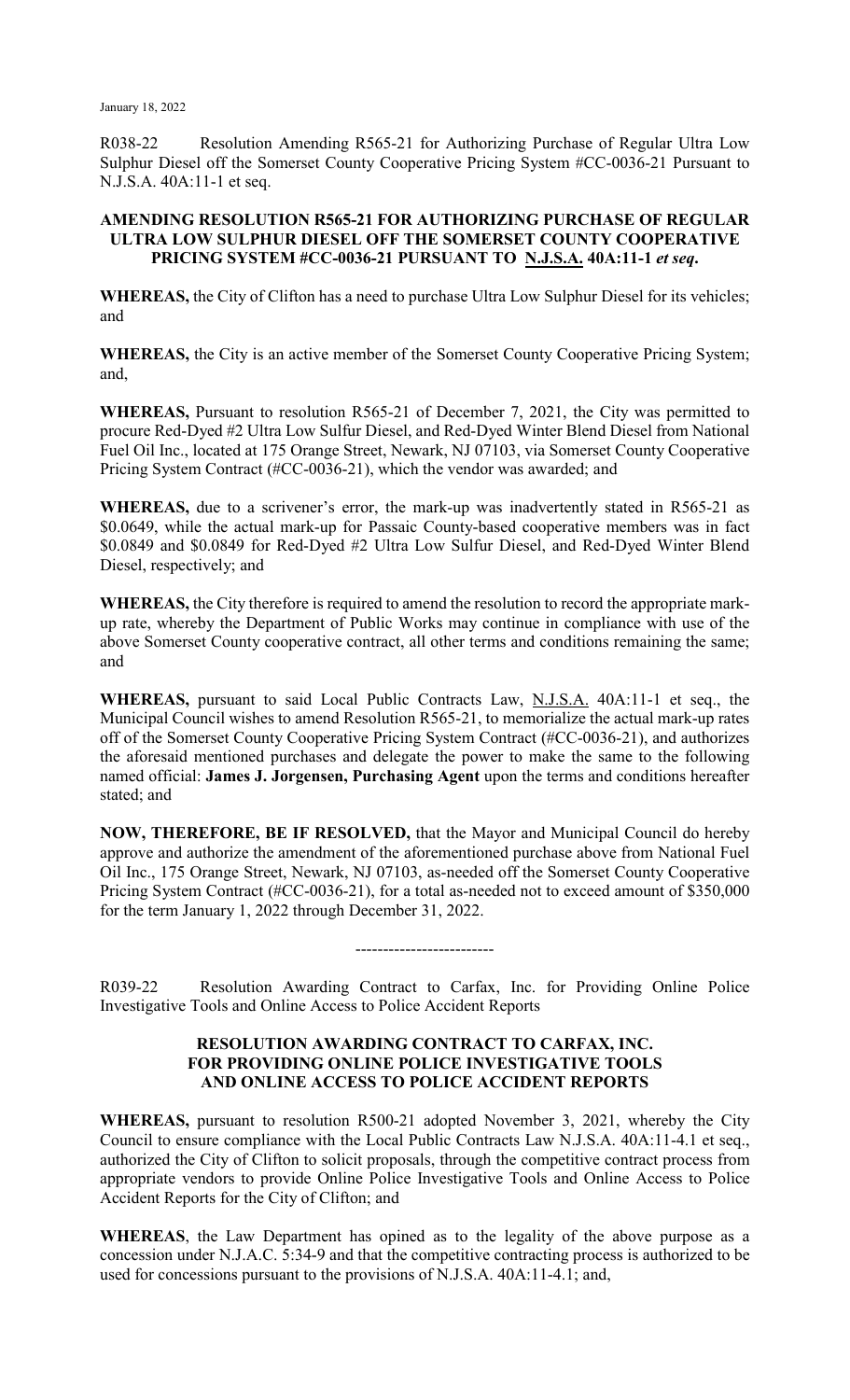**WHEREAS,** N.J.S.A. 40A:11-4.1 further provides for the procurement or licensing of proprietary computer software designed for contracting unit purposes, which may include computer hardware intended for use with the proprietary software; and

**WHEREAS,** the following two (2) proposals were received and opened on December 7, 2021:

- 1. Carfax, Inc.
- 2. LexisNexis Coplogic Solutions Inc.

**WHEREAS**, a committee was convened to evaluate the proposals; and

**WHEREAS,** based on the evaluation criteria, as set forth in the RFP, the committee found that Carfax, Inc. appears to be the best fit for the City's needs and requirements; and

**WHEREAS**, additionally, LexisNexis Coplogic Solutions Inc. did not object to the Specifications prior to receipt of proposals, yet unilaterally sought to alter the Specification in its proposal with a strikeout of a section of the required American Disabilities Act form; and

**WHEREAS**, the proposal from Carfax, Inc. is of no cost to the City of Clifton, and access shall be provided on the City's website, whereby an online end-user shall pay a fee to be determined by the City of Clifton for accident reports, and said fee and potential volume shall determine revenues to the City; and

**WHEREAS**, the term of the contract shall be for two years from date of award by the governing body, January 20, 2022 to January 19, 2024. The term may be renewed for up to three one-year extensions for a term not to exceed a total of five (5) years; and

**WHEREAS**, the award of this contract does not affect constituents coming into City Hall to make requests for accident reports in-person; and

**WHEREAS**, upon in-depth evaluation and discussion of proposals received, the committee found the proposal submitted by Carfax, Inc. to be the most advantageous, price and other factors considered, and therefore; on behalf of the committee, the Qualified Purchasing Agent recommends that the contract for Online Police Investigative Tools and Online Access to Police Accident Reports be awarded to Carfax, Inc., 5860 Trinity Parkway, Suite 600, Centreville, VA 20120; and

**NOW, THEREFORE BE IT RESOLVED**, by the Mayor and Municipal Council that the two (2) year contract for Online Police Investigative Tools and Online Access to Police Accident Reports is hereby awarded to Carfax, Inc., 5860 Trinity Parkway, Suite 600, Centreville, VA 20120, in accordance with their proposal, and as follows:

- No cost to the City of Clifton
- An end-user fee for obtaining Accident Reports, to be determined by the City of Clifton

**BE IT FURTHER RESOLVED**, that the Mayor and City Clerk are authorized and directed to execute a contract for said services on behalf of the City of Clifton, upon approval by the Law Department; and

**BE IT FURTHER RESOLVED**, that this resolution be placed on file with the original contract and made available for the public inspection at the Office of the City Clerk of the City of Clifton; and

**BE IT FURTHER RESOLVED**, that the following short notice be printed one in a legal newspaper of the City of Clifton.

-------------------------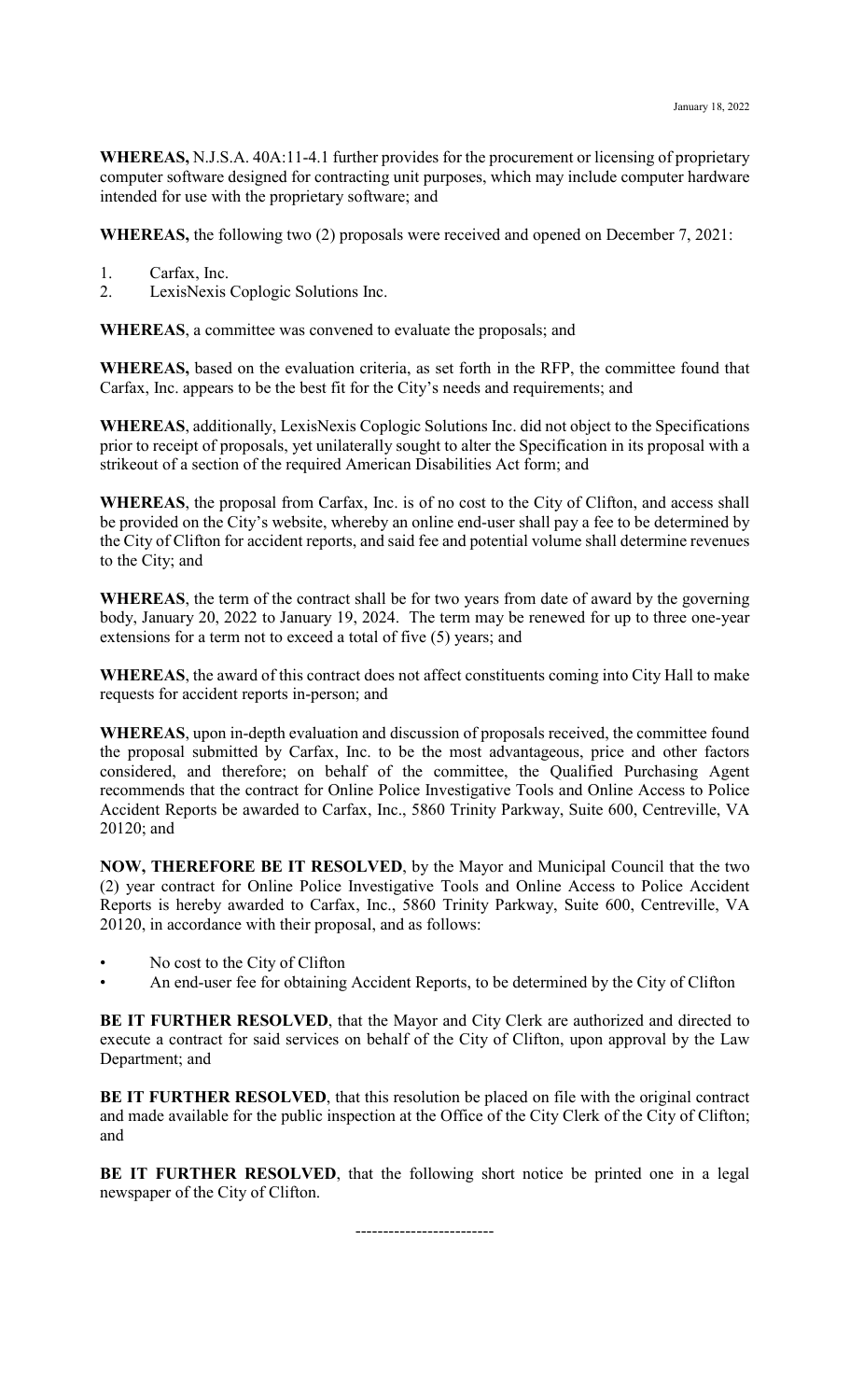R040-22 Resolution to Amend Resolution R335-20 and Related Contract to LAN Associates, Inc., for Mechanical Engineering Project Management Services for Replacing the City Hall HVAC System

## **AUTHORIZATION TO AMEND RESOLUTION R335-20 AND RELATED CONTRACT TO LAN ASSOCIATES, INC., FOR MECHANICAL ENGINEERING PROJECT MANAGEMENT SERVICES FOR REPLACING THE CITY HALL HVAC SYSTEM**

**WHEREAS**, Pursuant to Resolution R335-20, adopted September 15, 2020, the City awarded a professional services contract for mechanical engineering consulting services to LAN Associates Engineering, Planning, Architecture, Surveying, Inc., 445 Godwin Avenue, Suite 9, Midland Park, NJ 07432; and in accordance with its proposal for a total amount not to exceed \$55,030.00 without the adoption of a supplemental resolution; and

**WHEREAS**, the contract term was to be one year, set to expire September 14, 2021, whereby the project overall was delayed due to Covid-19 restrictions and further delayed regarding shipment of the ordered and required equipment and parts; and

**WHEREAS**, as the HVAC equipment replacement at City Hall project is nearer to conclusion, the Qualified Purchasing Agent requests that the City amend the resolution and extend the contract through to March 1, 2022, in order to provide ample time for final inspections and final report by LAN Associates, who is contracted as the City's Mechanical Engineer for the aforementioned project; and,

**NOW THEREFORE BE IT RESOLVED** by the Mayor and Municipal Council that the Contract with LAN Associates, Inc. Engineering, Planning, Architecture, Surveying, Inc., 445 Godwin Avenue, Suite 9, Midland Park, NJ 07432, be amended to extend the amount of time, whereby the termination date of September 14, 2021 will be revised to terminate on March 1, 2022, with at no additional cost to the City; and

**BE IT FURTHER RESOLVED,** that the Mayor and Municipal Clerk are authorized and directed hereby to implement this amendment to R335-20, and execute any required documentation, if any, upon approval by the Law Department.

 $-$ 

R041-22 Resolution Censuring Councilmember Mary Sadrakula

# **RESOLUTION CENSURING COUNCILMEMBER MARY SADRAKULA**

**WHEREAS,** Mary Sadrakula is a member of the City of Clifton Municipal Council and represents the City and Council in all of her public activities in that position; and

**WHEREAS,** it is the duty of all City Councilmembers to preserve the dignity of their office in a manner that reflects the stature of the office of City Councilmember; and

**WHEREAS**, an employee of the City asserted allegations of making false statements and breaching confidentiality of closed session discussions of the Municipal Council of the City of Clifton against Councilmember Mary Sadrakula (hereinafter "Councilmember Sadrakula"); and

**WHEREAS**, pursuant to Resolution 425-20 adopted by the Municipal Council on November 16, 2020, the City appointed and retained Ralph L. De Luccia, Jr., J.S.C. (ret.), a retired Judge of the Superior Court of New Jersey, and the former Director of Law and Corporation Counsel for the City of Paterson, N.J., to conduct an independent investigation to determine whether Councilmember Sadrakula made false statements and breached the strictures of confidentiality of the executive session discussions and decisions of the Municipal Council held on September 15, 2020.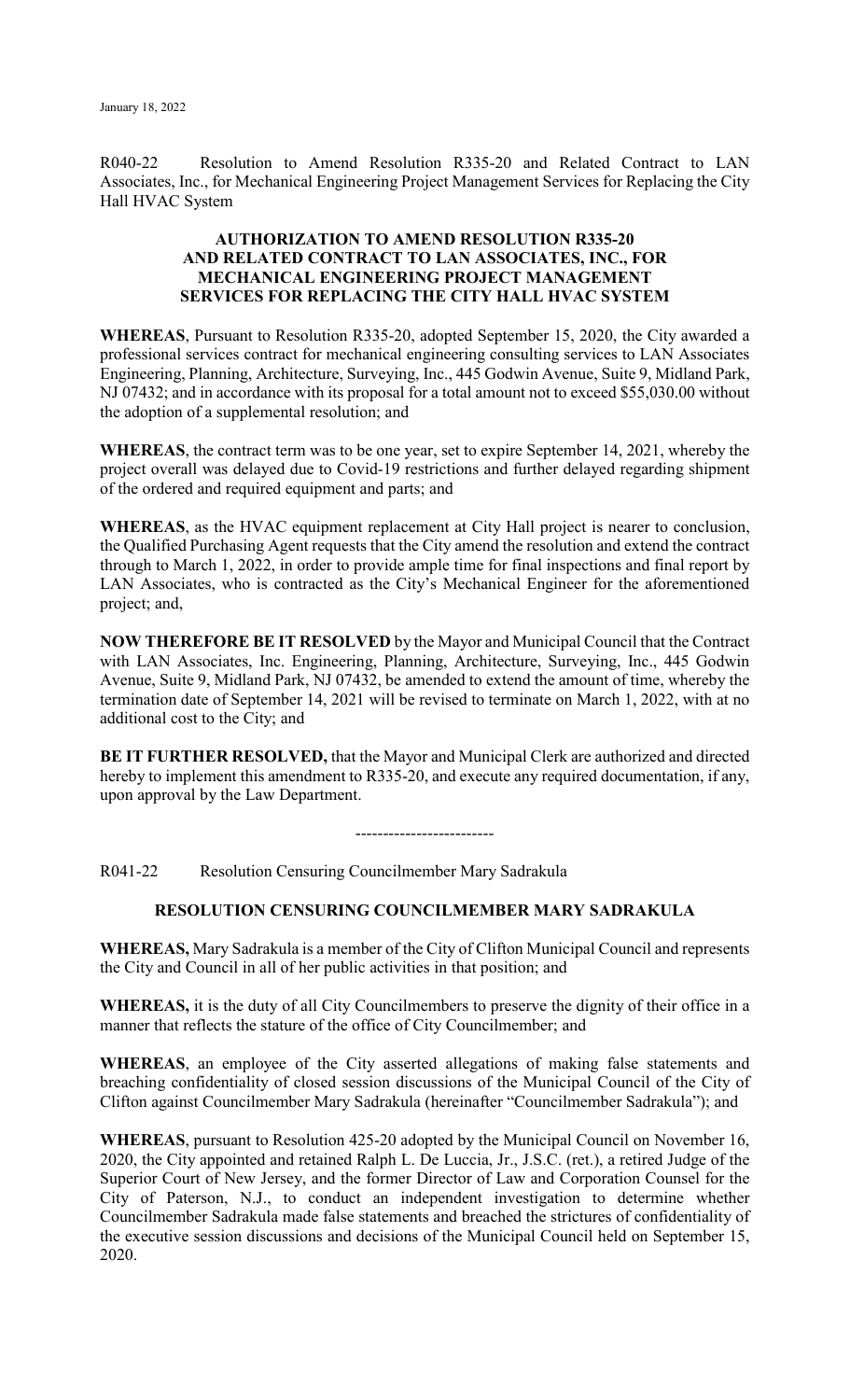**WHEREAS**, in the course of this investigation, interviews were conducted of officials of the City and independent professional contractors employed by the City. Judge De Luccia also attempted to interview Councilmember Sadrakula, the individual whose conduct is central to this investigation, however, Councilmember Sadrakula declined to be interviewed.

**WHEREAS**, on December 3, 2021, Judge De Luccia issued a detailed report outlining his independent investigation and providing findings of fact and conclusion of law ("the De Luccia Report"); and

**WHEREAS**, a summary of the De Luccia Report and findings of fact conclusions of law was provided to Mr. Priore, Councilmember Sadrakula and her personal counsel; and

**WHEREAS**, the Municipal Council has reviewed the report and recommendations and determined that specific remedial actions are warranted; and

**WHEREAS**, pursuant to N.J.S.A. 40:81-16, the Municipal Council has the authority to conduct investigations into the conduct of any officer; and

WHEREAS, pursuant to N.J.S.A. 40:81-9, the Municipal Council shall have and possess all administrative, judicial, and legislative powers and duties now had, and possessed and exercised by the governing body of such municipality and all other executive or legislative bodies in such municipality, and shall have complete control and supervision over the affairs of the municipality to be exercised in all the manner herein prescribed; and

**WHEREAS**, the De Luccia Report concluded that having been present at the executive session of the Municipal Council on August 20, 2020, Councilmember Sadrakula knew that the Final Offer to be presented in negotiations had the blessing of the Municipal Council, and that the labor negotiating team was duly authorized to present it to the arbitrator. The De Luccia Report also concluded that Councilmember Sadrakula's allegations made at the public meeting on September 15, 2020, disavowing the Council's approval were patently untrue; and

**WHEREAS**, as a result of Councilmember Sadrakula's statements, the untrue allegations became a part of the official public record. Also as a result of an article which appeared on September 23, 2020 in NorthJersey.com, Councilmember Sadrakula's statements were widely disseminated in the press and published. Councilmember Sadrakula compounded her wrongful conduct by using her false claims as a basis to move *sua sponte* to fire both Mr. Priore and Mr. Acebo. Councilmember Sadrakula's impromptu motions were properly ruled out of order and rejected by Mayor Anzaldi.

**WHEREAS**, the findings in the De Luccia Report and the behavior engaged in by Councilmember Sadrakula has caused great concern by and among the Council members regarding her leadership, ability to interact with the City employees and her ability to act in the best interests of the City of Clifton and its citizens; and

**WHEREAS**, it is the opinion of the majority of the members of the Council that the actions and conduct of Councilmember Sadrakula, as a member of the City Council, demonstrate her disrespect for her office and position, as well as her disrespect of the Municipal Attorney, Labor Counsel, members of the City Council and, most importantly, her disservice to the residents of the City of Clifton, who elected her to serve responsibly as a member of the City Council, as well as to all residents of the City of Clifton; and

**WHEREAS**, Councilmember Sadrakula was previously censured by way of Resolution 332-21 duly passed and adopted on July 20, 2021; and

**WHEREAS**, it is incumbent upon the Council to require all Council Members to conduct themselves in accordance with the law, including the Open Public Meetings Act, and with the dignity, decorum and common decency toward others that is expected of the Governing Body; and

**NOW, THEREFORE, BE IT RESOLVED** by the Municipal Council of the City of Clifton, Passaic County, New Jersey, as follows: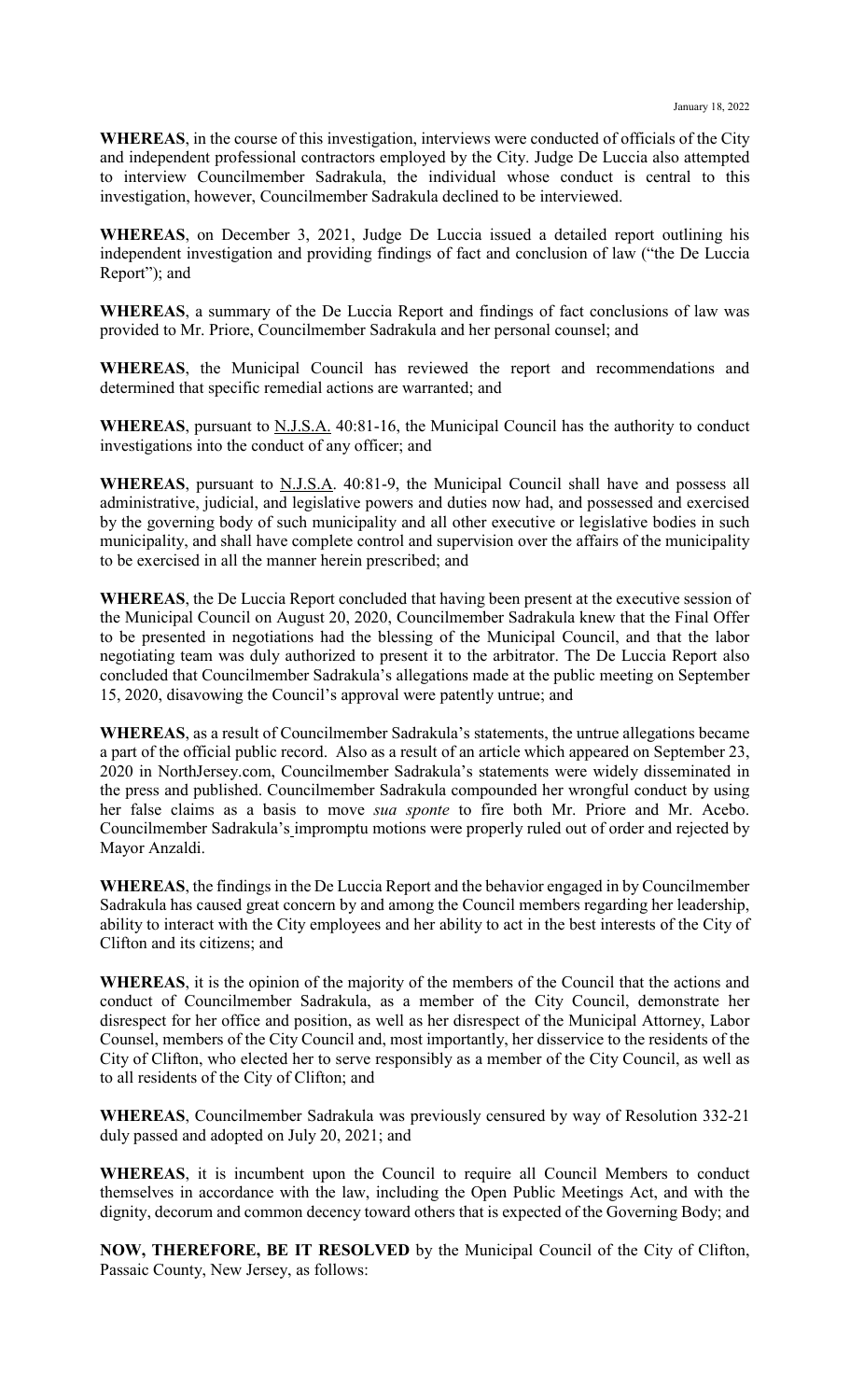#### January 18, 2022

The City Council of the City of Clifton hereby expresses its disappointment in the unacceptable conduct of Councilmember Sadrakula that was improper, contrary to the Open Public Meetings Act, contrary to good government, a violation of her obligations and duties as a public servant and which interfered with the ability of City of Clifton employees, outside counsel, and independent contractors to perform their duties.

The City Council further expresses to Councilmember Sadrakula the desire that when engaging with City employees, outside counsel, and independent contractors, Councilmember Sadrakula conduct herself in the same professional and dignified manner we would expect of City employees and treat them with the respect that they deserve.

The City Council hereby directs Councilmember Sadrakula to issue a public apology to Municipal Attorney, Matthew Priore, Esq., and Labor Counsel, Andres Acebo, Esq., for falsely accusing them of having acted outside the scope of their respective authority and attempting to impugn their respective professional reputations.

The City Council further directs Councilmember Sadrakula to issue a public apology to the citizens of the City Clifton for having engaged in conduct that was contrary to her obligations as an elected official and inimical to the public good.

The City Council directs that the De Luccia Report, this Resolution and any necessary additional information be referred to the Local Finance Board or other entity charged with addressing violations of the Open Public Meetings Act and ethics violations by elected officials so a complaint may be filed and the issues and findings contained in the report may be further addressed as necessary. The City Council further directs that the report, resolution and any necessary additional information be forwarded to the Local Finance Board by the outside counsel for the City and same be coordinated through the Law Department or the City Manager as necessary.

A formal censure of Councilwoman Sadrakula is hereby issued by the Municipal Council for Councilmember Sadrakula's improper and unacceptable conduct and violations of her obligations and duties as a public servant.

Councilwoman Mary Sadrakula will present herself before the Municipal Council for the pronouncement of censure.

**WHEREUPON,** the members of the Municipal Council voted in favor. This Resolution was declared duly passed and adopted and signed by the Mayor on this 18<sup>th</sup> day of January, 2022. -------------------------

R042-22 Resolution Approving Developer Agreement Between the City of Clifton and Tsungas Petroleum, Inc. and Johan Kafil (CON-3)

## **RESOLUTION APPROVING DEVELOPER AGREEMENT BETWEEN THE CITY OF CLIFTON AND TSUNGAS PETROLEUM, INC. AND JOHAN KAFIL**

**BE IT RESOLVED**, that a Developer Agreement between the City of Clifton and Tsungas Petroleum, Inc. and Johan Kafil, the developer of Block 7.15, Lot 11 (formerly Lots 10 and 11), 453 (formerly 453-463) Lexington Avenue, Clifton, New Jersey, is hereby authorized and approved; and

**BE IT FURTHER RESOLVED**, that the Mayor and City Clerk are hereby authorized and directed to execute said Developer Agreement on behalf of the City of Clifton.

-------------------------

R043-22 Resolution for Appointment to the Clifton Traffic Safety Council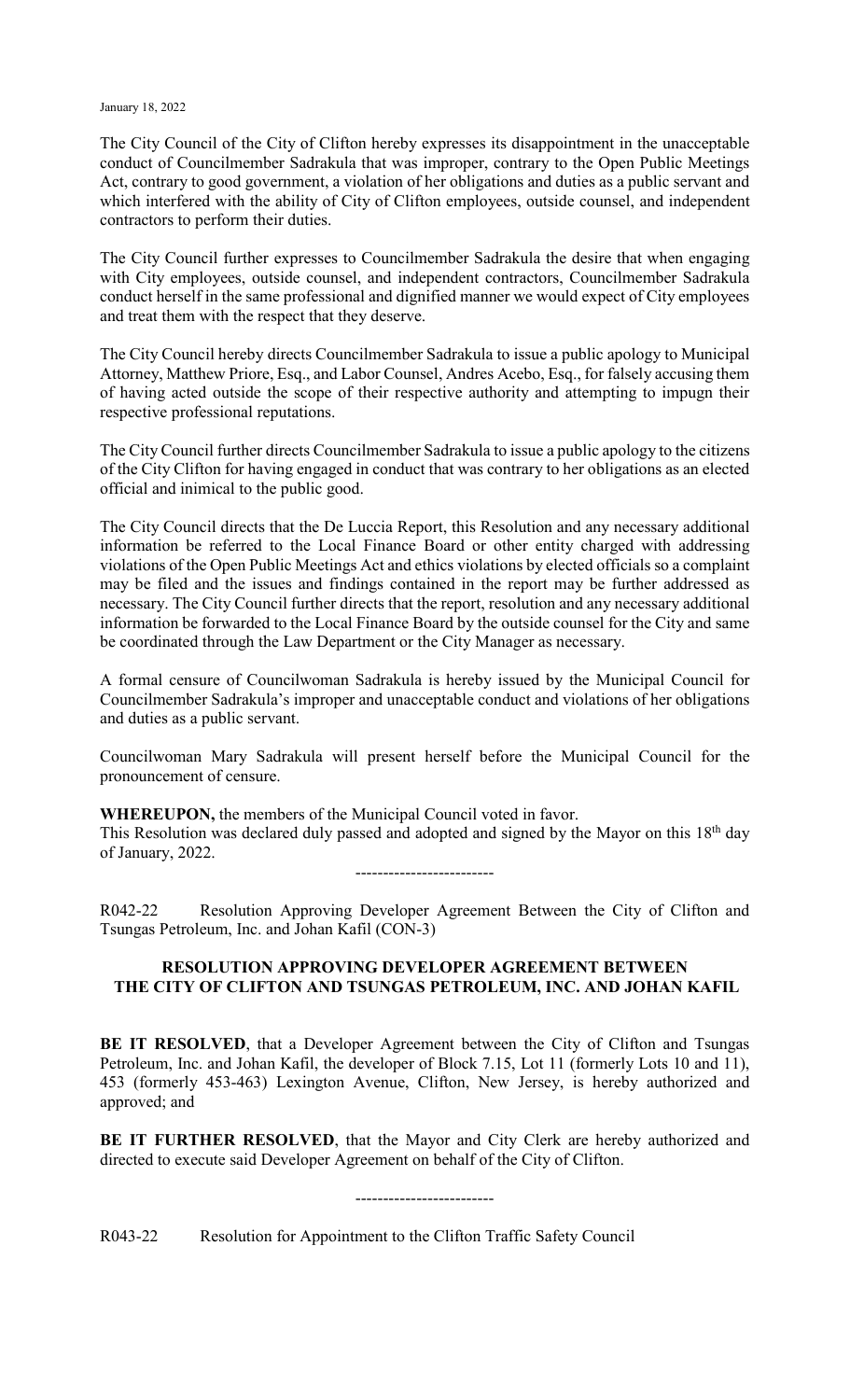## **RESOLUTION FOR APPOINTMENT TO THE CLIFTON TRAFFIC SAFETY COUNCIL**

**WHEREAS,** the Mayor and Council of the City of Clifton, County of Passaic, State of New Jersey are aware of the resignation of Robert Stolarz from the Clifton Traffic Safety Council; and

**WHEREAS,** the Mayor and Council are in receipt of an application from Gary Perino to become a Member of the Clifton Traffic Safety Council;

**NOW, THEREFORE, BE IT RESOLVED,** by the Mayor and Municipal Council of the City of Clifton, County of Passaic, State of New Jersey that Gary Perino is hereby appointed as a Member of the Clifton Traffic Safety Council commencing this day through December 31, 2024.

-------------------------

R044-22 Resolution of Congratulations Upon Retirement - Raymond E. Davidoski

#### **RESOLUTION OF CONGRATULATIONS UPON RETIREMENT – DPW SENIOR MECHANIC – RAYMOND E. DAVIDOSKI**

**WHEREAS**, January 1, 2022, DPW Senior Mechanic, Raymond E. Davidoski, officially retired from his position with the City of Clifton; and

**WHEREAS**, he was appointed as a Laborer 1 on July 11, 2000, and his retirement will conclude a 21-year career in service to the public and the City of Clifton; and

**WHEREAS**, throughout his career, he has always displayed an attitude of professionalism and dedication to duty; and

**WHEREAS**, he has been a credit to the City of Clifton during all this time, and this Governing Body wishes to acknowledge his long-time service to the City;

**NOW, THEREFORE, BE IT RESOLVED**, that the Mayor and Members of the Municipal Council of the City of Clifton do hereby extend to

## **DPW SENIOR MECHANIC RAYMOND E. DAVIDOSKI**

their sincere congratulations and thanks for a job well done, as well as their best wishes for continued good health, peace and happiness in his retirement; and

**BE IT FURTHER RESOLVED**, that this resolution be spread upon the minutes of this meeting, and a copy thereof presented to **RAYMOND E. DAVIDOSKI.**

-------------------------

R045-22 Resolution of Congratulations Upon Retirement - Alan T. Berkenbush

## **RESOLUTION OF CONGRATULATIONS UPON RETIREMENT – POLICE OFFICER – ALAN T. BERKENBUSH**

**WHEREAS**, January 1, 2022, Police Officer – Alan T. Berkenbush, officially retired from his position with the City of Clifton; and

**WHEREAS**, he was appointed as a Police Officer on September 5, 2000, and his retirement will conclude a 21-year career in service to the public and the City of Clifton; and

**WHEREAS**, throughout his career, he has always displayed an attitude of professionalism and dedication to duty; and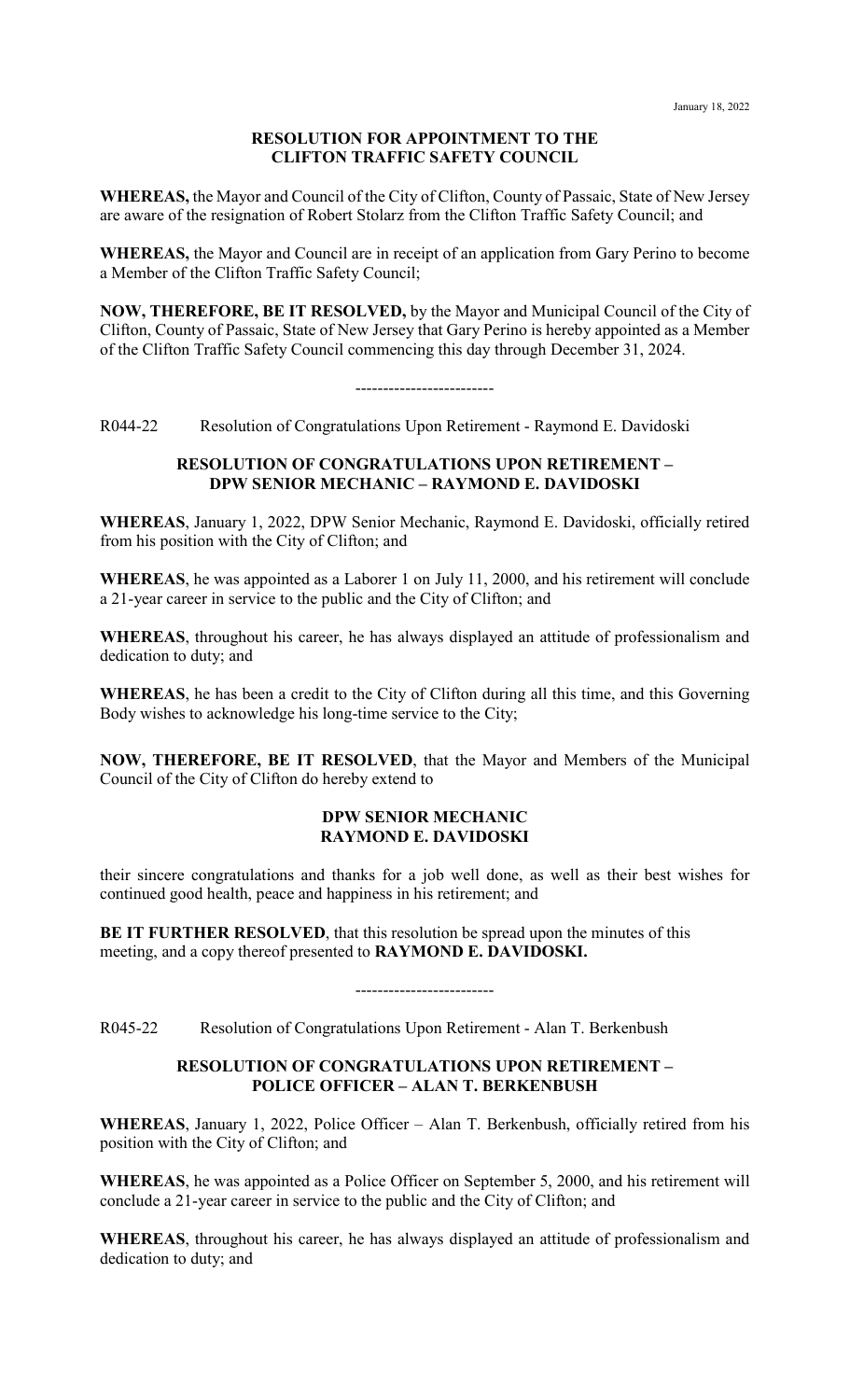**WHEREAS**, he has been a credit to the City of Clifton during all this time, and this Governing Body wishes to acknowledge his long-time service to the City;

**NOW, THEREFORE, BE IT RESOLVED**, that the Mayor and Members of the Municipal Council of the City of Clifton do hereby extend to

#### **POLICE OFFICER ALAN T. BERKENBUSH**

their sincere congratulations and thanks for a job well done, as well as their best wishes for continued good health, peace and happiness in his retirement; and

**BE IT FURTHER RESOLVED**, that this resolution be spread upon the minutes of this meeting, and a copy thereof presented to **ALAN T. BERKENBUSH.**

#### -------------------------

R046-22 Resolution of Congratulations Upon Retirement - Maria Skibola

## **RESOLUTION OF CONGRATULATIONS UPON RETIREMENT – SCHOOL TRAFFIC GUARD – MARIA SKIBOLA**

**WHEREAS**, January 1, 2022, School Traffic Guard, Maria Skibola, officially retired from her position with the City of Clifton; and

**WHEREAS**, she was appointed as a School Traffic Guard on February 26, 2001 and her retirement will conclude a twenty-year career in service to the public and the City of Clifton; and

**WHEREAS**, throughout her career, she has always displayed an attitude of professionalism and dedication to duty; and

**WHEREAS**, she has been a credit to the City of Clifton during all this time, and this Governing Body wishes to acknowledge her long-time service to the City;

**NOW, THEREFORE, BE IT RESOLVED**, that the Mayor and Members of the Municipal Council of the City of Clifton do hereby extend to

#### **SCHOOL TRAFFIC GUARD MARIA SKIBOLA**

their sincere congratulations and thanks for a job well done, as well as their best wishes for continued good health, peace and happiness in her retirement; and

**BE IT FURTHER RESOLVED**, that this resolution be spread upon the minutes of this meeting, and a copy thereof presented to **MARIA SKIBOLA.**

-------------------------

R047-22 Resolution of Congratulations Upon Retirement - School Traffic Guard - Minaben Tailor

#### **RESOLUTION OF CONGRATULATIONS UPON RETIREMENT – SCHOOL TRAFFIC GUARD – MINABEN TAILOR**

**WHEREAS**, December 31, 2021, School Traffic Guard, Minaben Tailor, officially retired from her position with the City of Clifton; and

**WHEREAS**, she was appointed as a School Traffic Guard on February 26, 2008 and her retirement will conclude a thirteen-year career in service to the public and the City of Clifton; and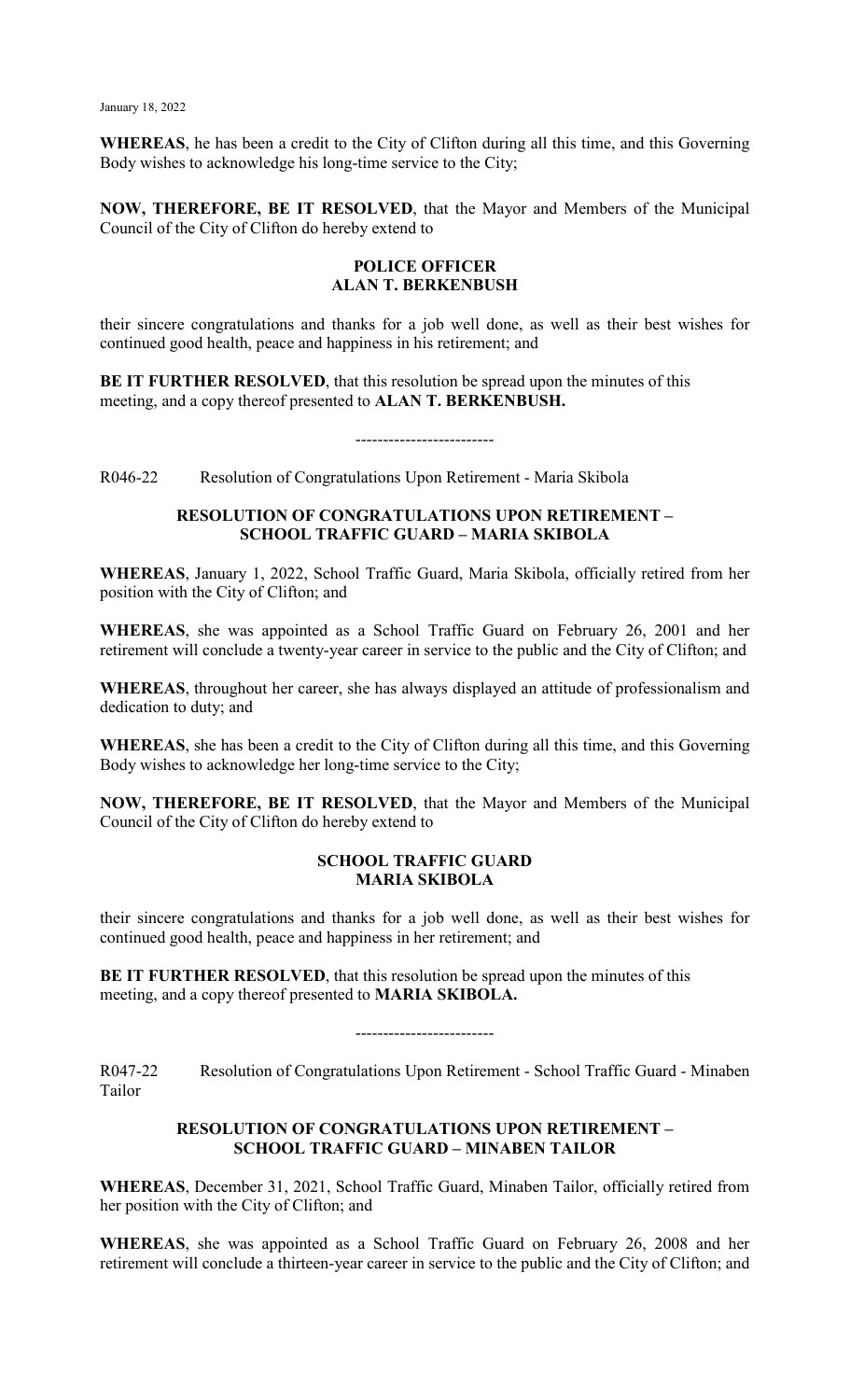**WHEREAS**, throughout her career, she has always displayed an attitude of professionalism and dedication to duty; and

**WHEREAS**, she has been a credit to the City of Clifton during all this time, and this Governing Body wishes to acknowledge her long-time service to the City;

**NOW, THEREFORE, BE IT RESOLVED**, that the Mayor and Members of the Municipal Council of the City of Clifton do hereby extend to

#### **SCHOOL TRAFFIC GUARD MINABEN TAILOR**

their sincere congratulations and thanks for a job well done, as well as their best wishes for continued good health, peace and happiness in her retirement; and

**BE IT FURTHER RESOLVED**, that this resolution be spread upon the minutes of this meeting, and a copy thereof presented to **MINABEN TAILOR.**

R048-22 Resolution for Reappointment of Member to the Clifton Affordable Housing Agency

#### **RESOLUTION FOR REAPPOINTMENT OF MEMBER OF THE CLIFTON AFFORDABLE HOUSING AGENCY**

**WHEREAS,** John T. Withers', a Member of the Clifton Affordable Housing Agency, term has expired; and

**WHEREAS,** Mr. Withers wishes to continue as a Member of said committee;

**NOW, THEREFORE, BE IT RESOLVED**, by the Mayor and Municipal Council of the City of Clifton, County of Passaic, State of New Jersey that the John T. Withers be and is hereby reappointed to the Clifton Affordable Housing Agency for a three-year term, commencing on January 1, 2021 through December 31, 2023.

-------------------------

R049-22 Resolution Authorizing Renewal of Limousine License - Danny Limo

#### **RESOLUTION AUTHORIZING RENEWAL OF LIMOUSINE LICENSE**

**WHEREAS,** the Mayor and Council of the City of Clifton, County of Passaic, State of New Jersey are in receipt of a Renewal Limousine License Application from Odanis Sarante-Guzman, Danny Limo & Black Car Service, LLC, 115 Starmond Avenue, Clifton, NJ; and

**WHEREAS,** all paperwork has been completed and all fees have been paid; and

**WHEREAS,** all inspections have been completed by the Police and Zoning Departments;

**NOW, THEREFORE, BE IT RESOLVED** by the Mayor and Council of the City of Clifton, County of Passaic, State of New Jersey that approval of a Renewal Limousine License to Odanis Sarante-Guzman, Danny Limo & Black Car Service, LLC, 115 Starmond Avenue, Clifton, NJ be and is hereby granted.

**Company name:** Danny Limo & Black Car Service, LLC

**Owner:** Odanis Sarante-Guzman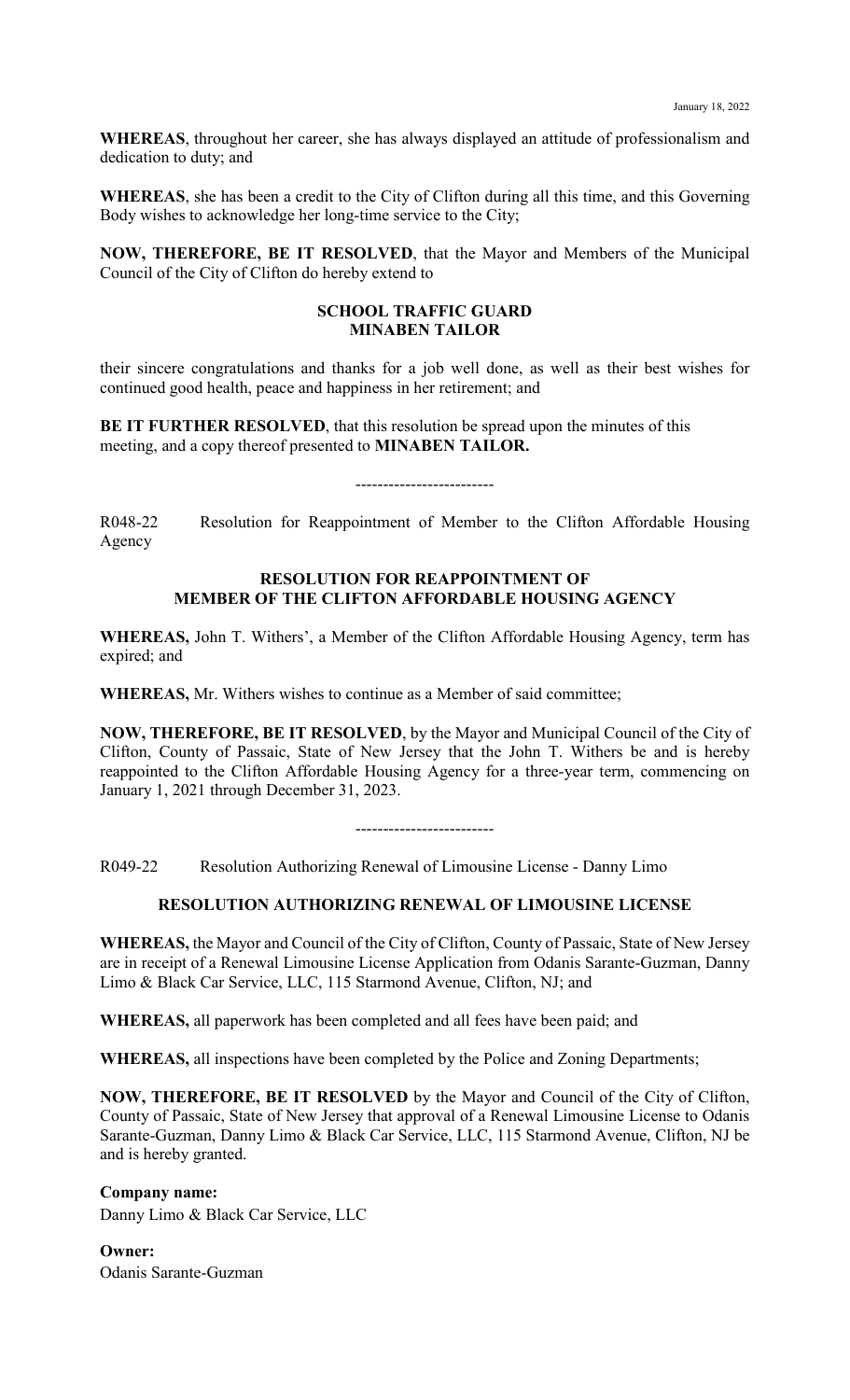January 18, 2022

**Approved Operator:** Odanis Sarante-Guzman

**Approved Vehicles:** 2021 Cadillac Escalade SUV 1GYS4KKL9MR398773

**Approved Parking Location:**  115 Starmond Avenue, Clifton, NJ

-----------------------

R050-22 Resolution of Congratulations New Hope School 25th Anniversary

## **RESOLUTION OF CONGRATULATIONS ON NEW HOPE SCHOOL – 25TH ANNIVERSARY**

**WHEREAS,** in 1996, the New Hope School was established by two mothers, Jeanne Carroll and Ginny Christofferson of the Unification Church which was founded by Rev. Sun Myung Moon and his wife, Hak Ja Han Moon; and

WHEREAS, 2021 marks the 25<sup>th</sup> Anniversary of the founding of New Hope School; and

**WHEREAS,** Jeanne Carroll and Ginny Christofferson began the school with six first-graders. Their goal was to establish a challenging academic, as well as moral, educational environment for their children; and

**WHEREAS** the school started out in Mrs. Carroll's home and adding one grade level each year, the school gradually expanded. In 2002, the school relocated to its present location at the Athenia Reformed Church at 780 Clifton Avenue; and

**WHEREAS,** enrollment currently comprises students from 25 countries embracing various Christian, Muslim, Hindu and other eastern religious traditions; and

**WHEREAS,** New Hope School has always offered a curriculum based upon universal values that have been at the basis of all the world's great religious and cultural traditions and specifically seeks to promote family values together with a vigorous academic program to develop the students' hearts and intellects in preparation for an adult life of living for the sake of others;

**NOW, THEREFORE, BE IT RESOLVED,** that the Mayor and Members of the Municipal Council of the City of Clifton, on behalf of all its citizens, do hereby congratulate

#### **NEW HOPE SCHOOL**

on the occasion of the

# **25TH ANNIVERSARY OF ITS FOUNDING**

And do further extend sincere best wishes to all of its employees for continued success and further growth and progress in the future.

-------------------------

R051-22 Resolution Authorizing the Clifton Public Housing Agency to Utilize the Small Area Fair Market Rent Rule and to Change the Payment Standards for the Section 8 Voucher Program for 2022

## **RESOLUTION AUTHORIZING THE CLIFTON PUBLIC HOUSING AGENCY TO UTILIZE THE SMALL AREA FAIR MARKET RENT RULE AND TO CHANGE THE PAYMENT STANDARDS FOR THE SECTION 8 VOUCHER PROGRAM FOR 2022**

**WHEREAS**, ON April 6, 1976, the Mayor and Municipal Council of the City of Clifton, pursuant to Section 8 of the United States Housing Act of 1937, as amended, (42 USC 1437 F), adopted a resolution establishing the Clifton Public Housing Agency; and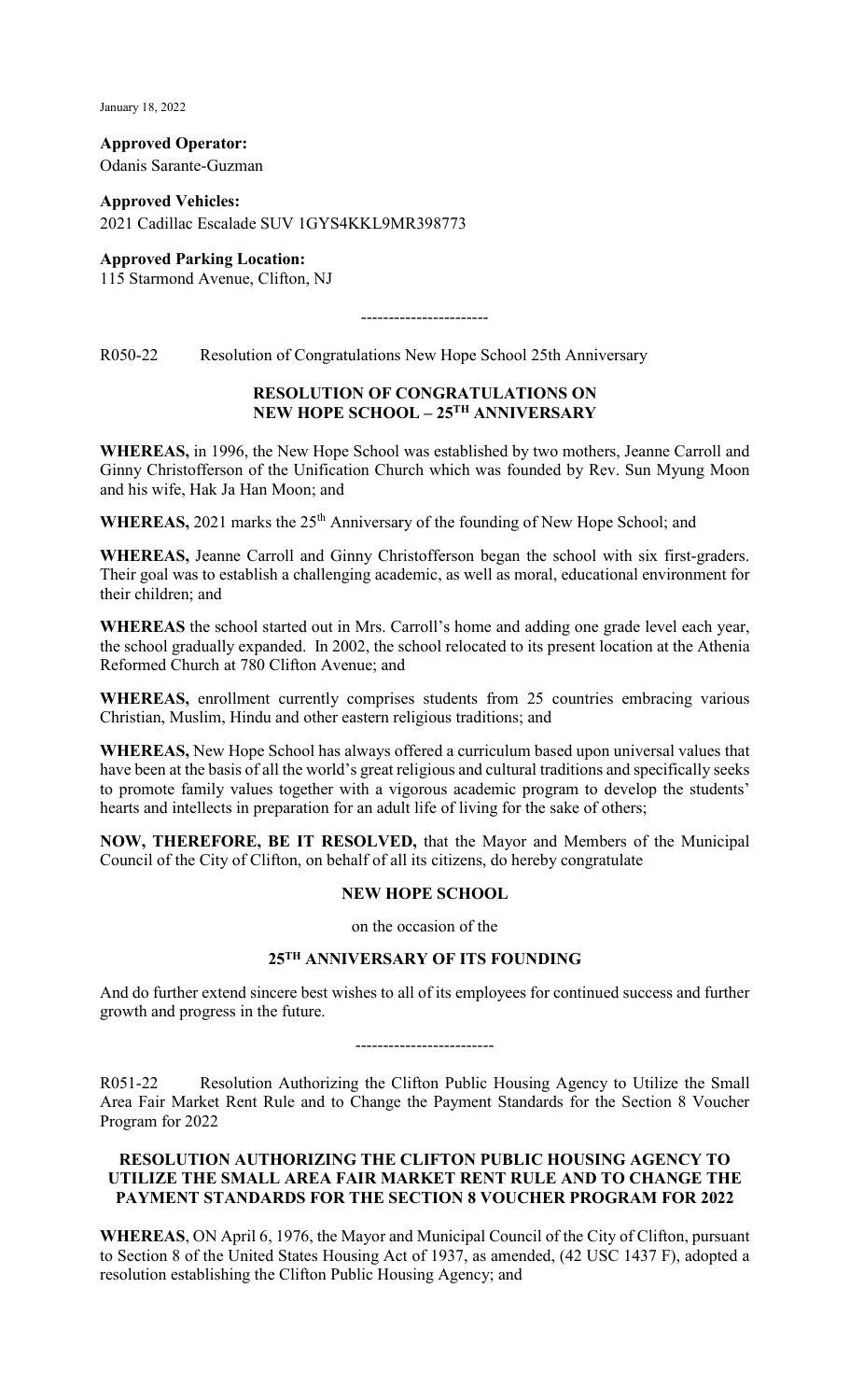**WHEREAS**, the Clifton Public Housing Agency administers the Section 8 Voucher Program and the purpose of this Agency is to make available certain federal funds to aid the housing needs of certain low- and moderate-income citizens of the City of Clifton; and

**WHEREAS**, the Section 8 Voucher Program has established payment standards used in computation of rental assistance payments; and

**WHEREAS**, in accordance with U.S. Department of Housing and Urban Development (H.U.D.) regulations, the payment standards should be periodically updated and changed to reflect changes in the H.U.D. published fair market rents; and

**WHEREAS**, Federal Register Document 2016-27112 Filed on 11-15-16 and Final Rule Docket FR-5855-F-03 effective 1-17-17 has established a Small Area Fair Market Rent Rule entitled: Department of Housing Urban Development - Establishing a More Effective Fair Market Rent System; Using Small Area Fair Market Rents (SAFMR) in the Housing Choice Voucher Program Instead of the Current 50th Percentile FMRs; and

**WHEREAS**, as per notification from HUD on August 11, 2017, HUD exercised its authority under 24 CFR 888.113 (c)(4)(iii) to suspend the Small Area FMR designation for two Federal Fiscal years and will become effective at the beginning of FY 2020 instead of 2018; and

**WHEREAS**, on December 23, 2017 the United States District Court for the District of Columbia ordered HUD to implement the mandatory components of the Small Area FMR rule on January 1, 2018 therefore making the PHA's previously subject to the Small Area FMR's required to implement the SAFMR's beginning January, 2018; and

**WHEREAS**, the Clifton Public Housing Agency is desirous to update and implement the published **2022** Small Area Fair Market Rents pertaining to the multiple zip codes within the City of Clifton; and

**WHEREAS**, the following chart depicts the published Fiscal Year FY2022 Advisory Small Area FMR's for Passaic County defining Small Areas using Zip Codes within the metropolitan area and are effective as of March 1, 2022

| <b>ZIP</b> Code | Efficiency | One-BR  | Two-BR  | Three-BR | Four-BR |
|-----------------|------------|---------|---------|----------|---------|
| 07011           | \$1,230    | \$1,480 | \$1,730 | \$2,150  | \$2,680 |
| 07012           | \$1,240    | \$1,480 | \$1,740 | \$2,160  | \$2,700 |
| 07013           | \$1,190    | \$1,420 | \$1,670 | \$2,080  | \$2,590 |
| 07014           | \$1,250    | \$1,500 | \$1,760 | \$2,190  | \$2,730 |
| 07015           | \$1,150    | \$1,370 | \$1,610 | \$2,000  | \$2,500 |

**WHEREAS**, it is the desire of the Clifton Public Housing Agency, pursuant to the guidelines of H.U.D., to change the current payment standards to reflect the 2022 SAFMR's as listed above; and

**WHEREAS**, the Clifton Public Housing Agency will also implement the new Small Area Fair Market Rents to the 2022 payment standards as listed in the chart above; and

**WHEREAS**, the new payment standards are equal to the H.U.D.'s latest published Small Area Fair market rents for Bergen and Passaic counties;

**NOW, THEREFORE, BE IT RESOLVED**, that the aforesaid new payment standards shall become effective immediately upon adoption of this resolution.

-------------------------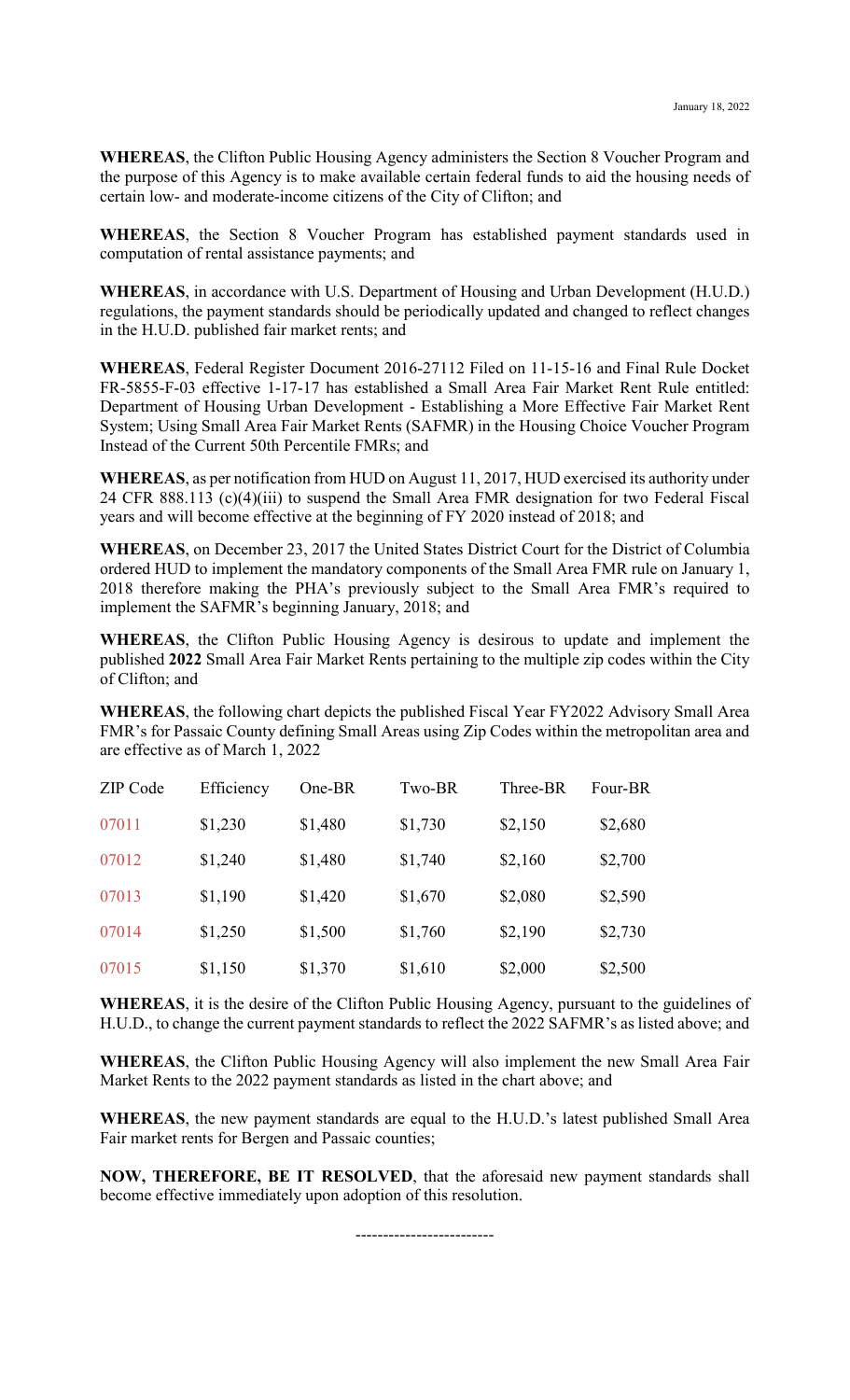January 18, 2022

R052-22 Resolution Amending Resolution R328-20 (As Previously Amended by Resolution R064-21) Entitled "Resolution Authorizing Agreement Between the City of Clifton Community Development Office (CDBG) and Power of One Christian Coaching and Outreach Ministries, Inc. as Grant Sub-Recipient of COVID Cares Act Grant"

## **RESOLUTION AMENDING RESOLUTION 328-20 (AS PREVIOUSLY AMENDED BY RESOLUTION 064-21) ENTITLED "RESOLUTION AUTHORIZING AGREEMENT BETWEEN THE CITY OF CLIFTON COMMUNITY DEVELOPMENT OFFICE (CDBG) AND POWER OF ONE CHRISTIAN COACHING AND OUTREACH MINISTRIES, INC. AS GRANT SUB-RECIPIENT OF COVID CARES ACT GRANT"**

**WHEREAS**, the Council previously adopted the above Resolution 328-20 on September 1, 2020 as previously amended by Resolution 064-21 on January 19, 2021; and

**WHEREAS** Council desires to increase the authorized not to exceed contract amount by an additional \$100,000.00;

**NOW THEREFORE, BE IT RESOLVED** that the above entitled resolutions be and hereby are amended to add an additional \$100,000.00 to reflect a change in the not to exceed amount from \$216,620.00 to \$316,620.00.

All other provisions of said resolutions remain in effect and are not changed hereby.

-----------------------

R053-22 Resolution Authorizing and Ratifying Emergency Use of City Property for COVID-19 Testing Site

## **RESOLUTION AUTHORIZING AND RATIFYING EMERGENCY USE OF CITY PROPERTY FOR COVID-19 TESTING SITE**

**WHEREAS,** a memorandum, dated January 4, 2022, was submitted to the City Manager by the Health Officer, which indicated the need for the emergency use of city property to enable a licensed medical agency to perform COVID-19 testing; and

**WHEREAS**, because of the emergent nature of the spike in positive COVID-19 cases which impact the health, safety and welfare of the public, the Health Office and City Manager have identified an immediate available testing agency; and

**WHEREAS**, Meadowlands Diagnostics, LLC is entering into a hold harmless agreement with the City of Clifton for the use of city property on an emergent basis; and

**WHEREAS**, this Governing Body wishes to approve and ratify the emergency use of city property;

**NOW, THEREFORE, BE IT RESOLVED**, by the Mayor and Municipal Council of the City of Clifton, that the grant of permission to use city property on an emergency basis to Meadowlands Diagnostic LLC is hereby approved and ratified in accordance with the terms set forth in the hold harmless agreement.

-----------------------

R054-22 Resolution Authorizing the Cancellation and Refund of a Portion of the 2020 First Quarter Taxes, 2020 Second, Third and Fourth Quarter Taxes and the 2021 Taxes for Block 35.13, Lot 15, 1118 Van Houten Avenue Owned by Disabled Veteran

**RESOLUTION AUTHORIZING THE CANCELLATION AND REFUND OF A PORTION OF THE 2020 FIRST QUARTER TAXES, 2020 SECOND, THIRD AND FOURTH QUARTER TAXES AND THE 2021 TAXES FOR BLOCK 35.13, LOT 15, 1118 VAN HOUTEN AVENUE OWNED BY DISABLED VETERAN**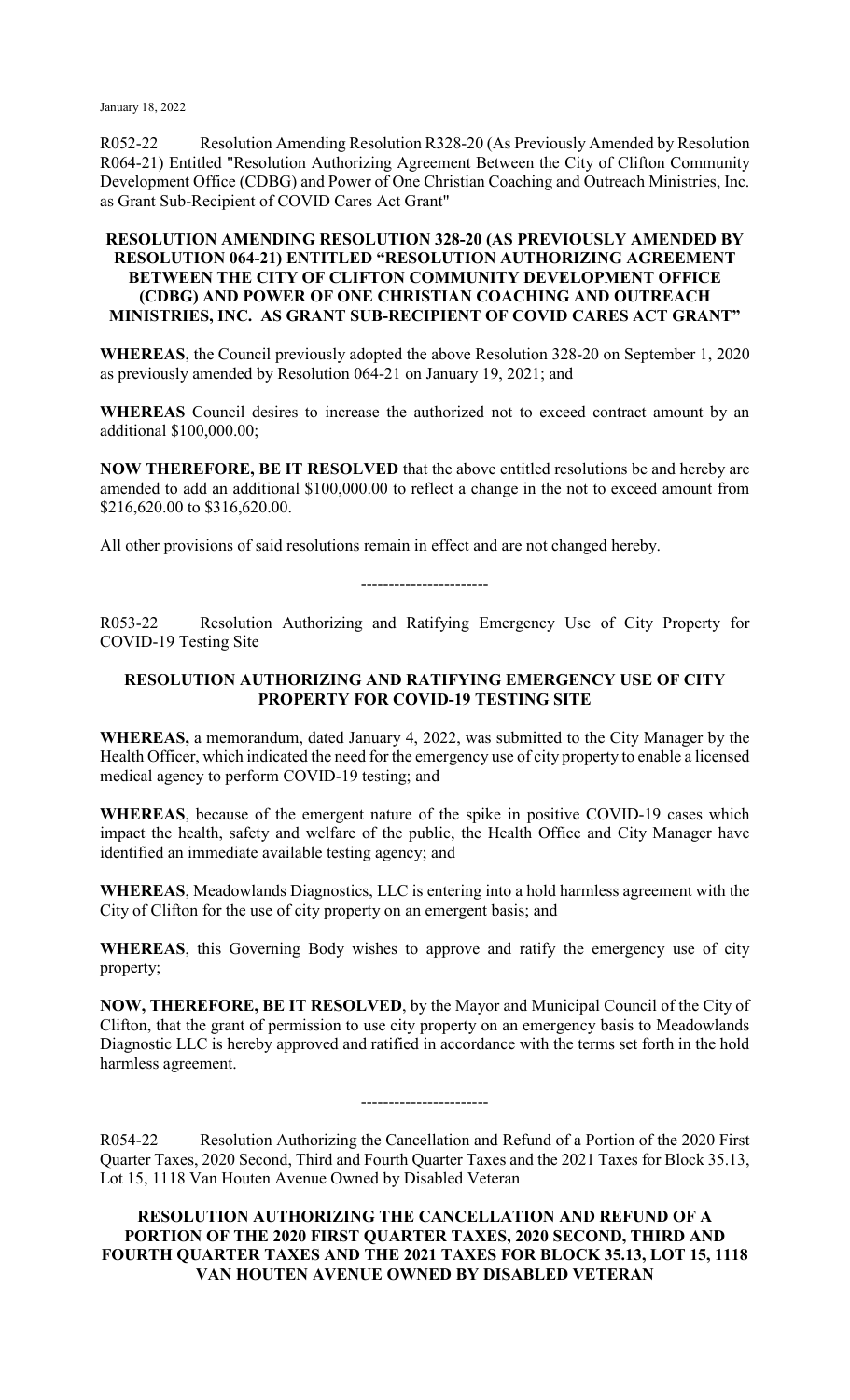**WHEREAS,** the Tax Assessor has confirmed that Roy Stesko, the owner of the property located at Block 35.13, Lot 15, 1118 Van Houten Avenue, has been declared by the United States Department of Veteran Affairs to be 100% disabled as of February 21, 2020; and

**WHEREAS,** Roy Stesko has made application to the Tax Assessor of the City of Clifton for a property tax exemption on the subject property in accordance with the law; and

**WHEREAS,** by virtue of his disabled veteran exemption, Roy Stesko is entitled to the cancellation and partial refund of the 2020 first quarter property taxes, 2020 second, third and fourth quarter property taxes and the 2021 property taxes on the subject property; and

**WHEREAS**, the Municipal Council, having reviewed the facts and circumstances of the application, wishes to grant the application and hereby approves the tax exemption on the subject property as of February 21, 2020, and hereby authorizes the cancellation and partial refund of the 2020 first quarter property taxes in the amount of \$939.55, a refund of the 2020 second, third and fourth quarter property taxes in the amount of \$6,568.36, and the 2021 property taxes in the amount of \$8,085.88 for a total refund of \$15,593.79;

**NOW, THEREFORE, BE IT RESOLVED,** by the Mayor and Municipal Council of the City of Clifton, that for the reasons aforesaid, the Tax Collector and/or City Treasurer are hereby authorized and directed:

- 1. To cancel and refund a pro-rated portion of the 2020 first quarter property taxes in the amount of \$939.55, refund and cancel the 2020 second, third and fourth quarter property taxes in the amount of \$6,568.36, and refund and cancel the 2021 property taxes in the amount of \$8,085.88; and
- 2. To keep the subject property tax exempt for the totally disabled veteran for so long as he shall qualify for the exemption and for so long as the exemption is authorized by law.

-------------------------

R055-22 Late - Resolution Awarding Professional Engineering Services Contract to Boswell Engineering for a Passaic Avenue Sanitary Sewer Study

#### **RESOLUTION AWARDING PROFESSIONAL ENGINEERING SERVICES CONTRACT TO BOSWELL ENGINEERING FOR A PASSAIC AVENUE SANITARY SEWER STUDY**

**WHEREAS**, the City of Clifton requires professional engineering services for a sanitary sewer study in connection with Passaic Avenue; and

**WHEREAS**, the City Engineer recommends that a contract for a sanitary sewer study be awarded to Boswell Engineering in accordance with its submitted proposal, dated October 13, 2021 in the amount not to exceed \$69,000.00; and

**WHEREAS**, after reviewing the proposal and upon the recommendation of the City Engineer, the Municipal Council wishes to award a contract to Boswell Engineering for the provision of said services, in the amount not to exceed \$69,000.00; and

**WHEREAS**, the subject matter is professional services and may be awarded without public advertising for bids and bidding therefor under *N.J.S.A.* 40A:11-5 *et seq.*; and

**WHEREAS**, this award is of a non-fair and open contract in accordance with *N.J.S.A*. 19:44A-20.5, and, therefore, the Business Entity Disclosure Certification has been received from the engineer and is incorporated into the contract awarded hereby, along with the Determination of Value; and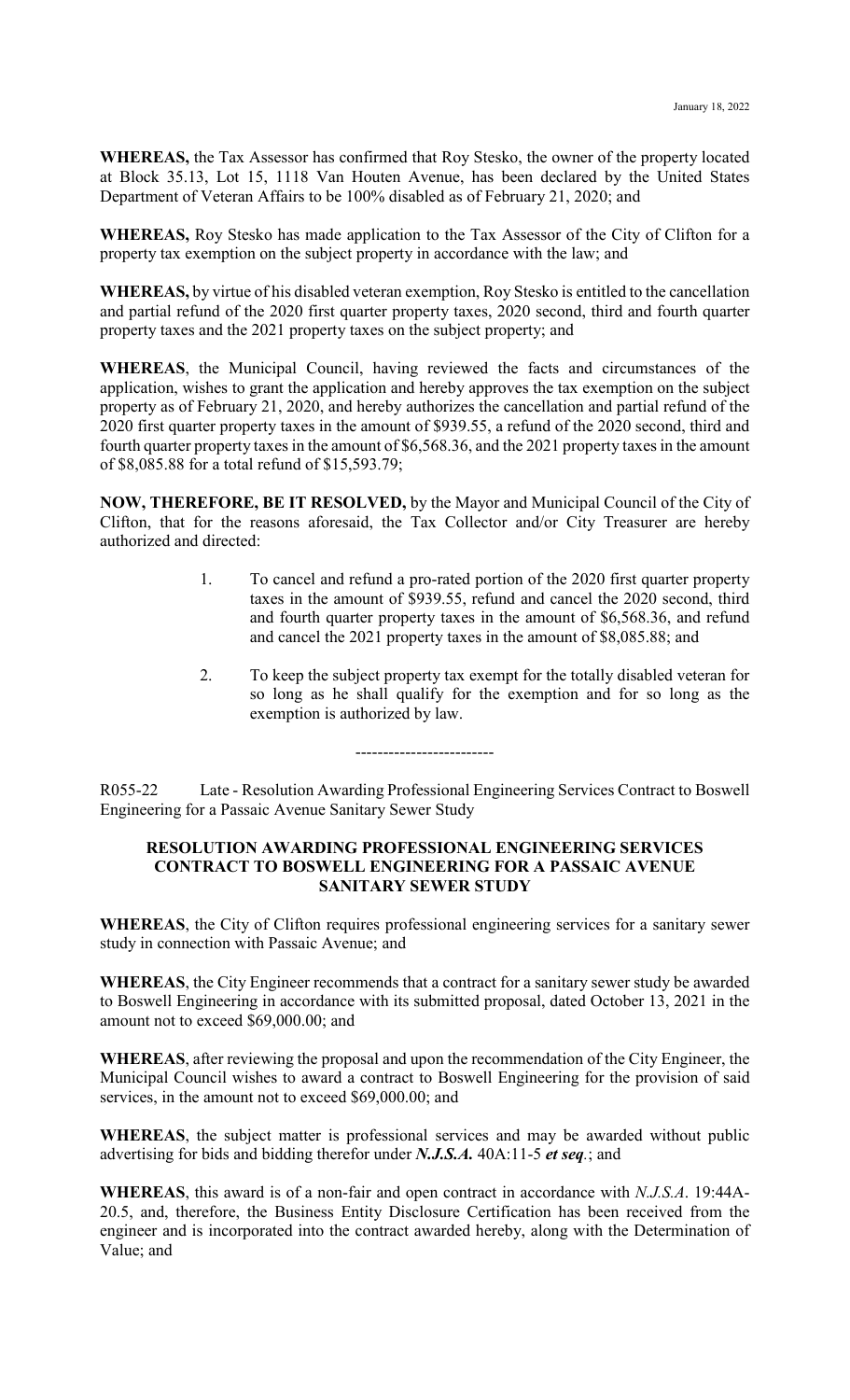**WHEREAS**, the value of the contract is determined to be not to exceed \$69,000.00, and the duration of the contract is until completion;

**NOW, THEREFORE, BE IT RESOLVED**, that a professional engineering services contract for a sanitary sewer study in connection with Passaic Avenue is hereby awarded to **BOSWELL ENGINEERING**, in accordance with its proposal dated October 13, 2021, in the amount not to exceed \$69,000.00, and shall not exceed that amount except upon the adoption of a supplemental resolution authorizing additional funding; and

**BE IT FURTHER RESOLVED**, that the Mayor and City Clerk are hereby authorized and directed to execute a contract on behalf of the City of Clifton, and that the original of this resolution and the contract above referred to be placed on file and made available for inspection at the Office of the City Clerk of the City of Clifton; and

**BE IT FURTHER RESOLVED**, that the following short notice be printed once in a legal newspaper of the City of Clifton:

## **CITY OF CLIFTON NOTICE OF CONTRACT AWARDED**

The City of Clifton has awarded a contract without competitive bidding as a professional service pursuant to  $N.J.S.A.$  40:11-5(1)(a). The contract and the resolution authorizing it are available for public inspection in the Office of the City Clerk.

---------------------

R056-22 Resolution Authorizing Executive Session

# **RESOLUTION AUTHORIZING EXECUTIVE SESSION**

**WHEREAS**, the Municipal Council deems it essential in the furtherance of the public interest, to discuss, in closed session, as expressly permitted by N.J.S.A. 10:4-12, the following subject(s), to wit:

CON-1 Summary of Independent Investigation of False Statements and Breach of Confidentiality of Closed Session Discussions

CON-2 PSE&G Request for Settlement

CON-3 Developer Agreement - Negotiations - Tsungas Petroleum, Inc. & Johan Kafil

CON-4 CWA/Crossing Guards Contract Negotiations

CON-5 Parkway Iron Incidents

**NOW, THEREFORE, BE IT RESOLVED** that the public shall be excused and excluded from that portion of the Council's meeting to be held on January 18, 2022 at which time, said subject(s) shall be discussed.

## **LICENSES**

## **L-1 Taita Kitchen**

Resolution for Preliminary Approval

FOR: Taita Kitchen, LLC T/A: Taita Kitchen ADDRESS: 405 Lexington Ave., Clifton, NJ 07011 TYPE OF FOR ESTABLISHMENT INTENDED: Restaurant – Continued Use FORMERLY OR NEW: La Nona Peruvian Restaurant ZONE: B-C PERMITTED: Yes VARIANCE REQUIRED: No